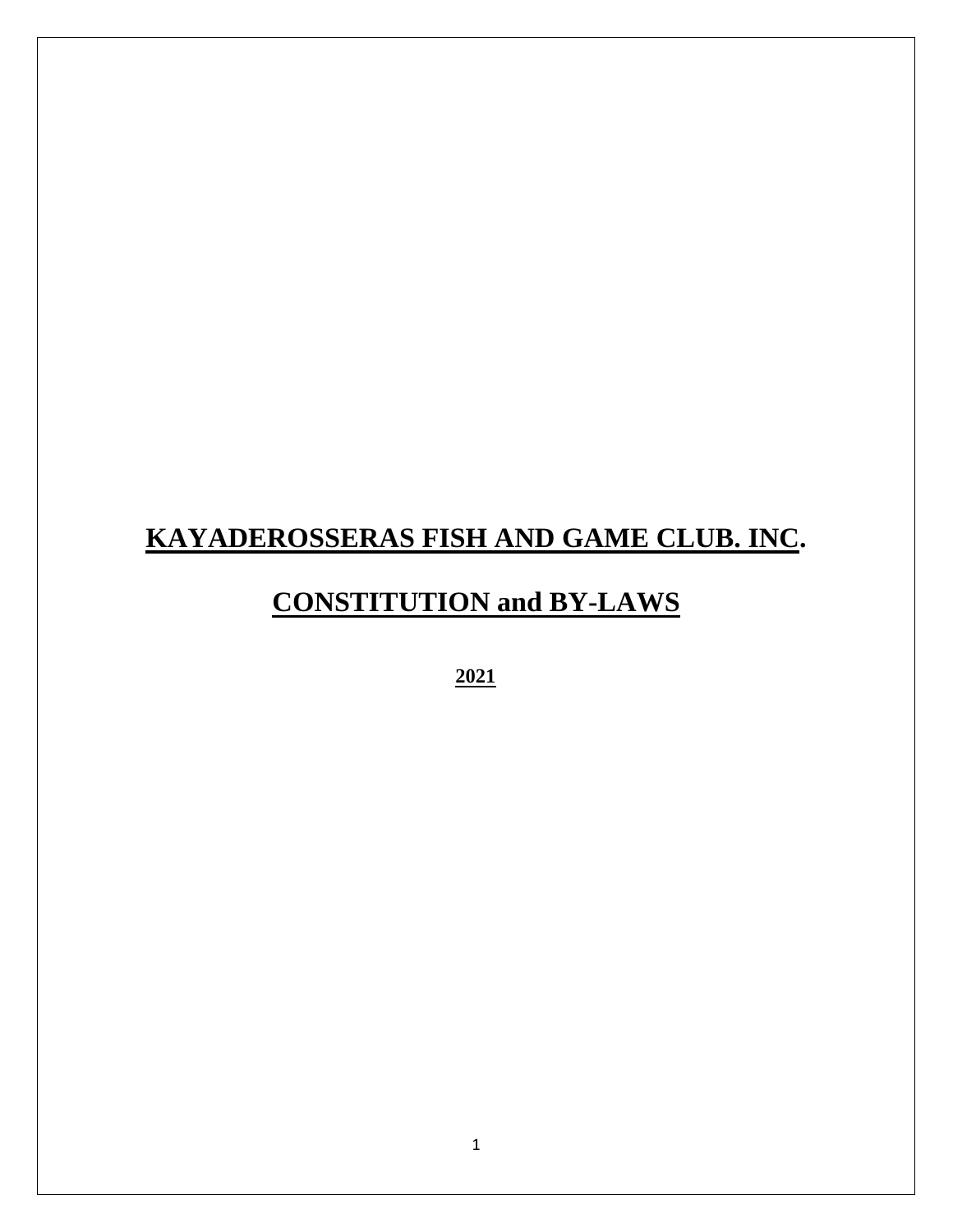| <b>Table of Contents</b>                                                              |  |
|---------------------------------------------------------------------------------------|--|
| ARTICLE I Name, Principal Offices, Mailing Address, Corporate Seal, Emblem or Badge 7 |  |
|                                                                                       |  |
|                                                                                       |  |
|                                                                                       |  |
|                                                                                       |  |
|                                                                                       |  |
|                                                                                       |  |
|                                                                                       |  |
|                                                                                       |  |
|                                                                                       |  |
|                                                                                       |  |
|                                                                                       |  |
|                                                                                       |  |
|                                                                                       |  |
|                                                                                       |  |
|                                                                                       |  |
|                                                                                       |  |
|                                                                                       |  |
|                                                                                       |  |
|                                                                                       |  |
|                                                                                       |  |
|                                                                                       |  |
|                                                                                       |  |
|                                                                                       |  |
|                                                                                       |  |
|                                                                                       |  |
|                                                                                       |  |
|                                                                                       |  |
|                                                                                       |  |
|                                                                                       |  |
|                                                                                       |  |
| SECTION 3. Event, Activity and Venue Committees and other Standing Committees.  10    |  |
|                                                                                       |  |
|                                                                                       |  |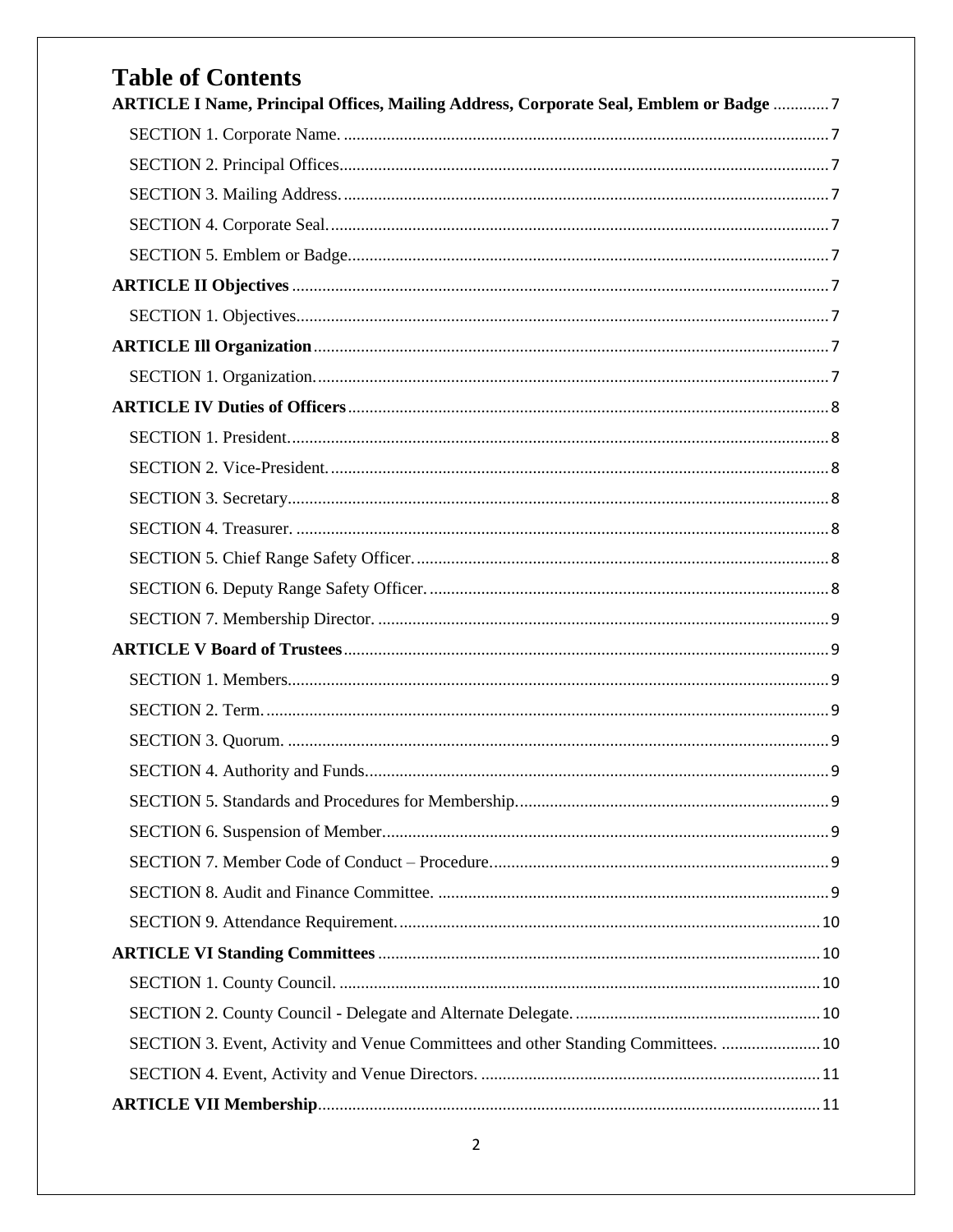| 1) |                                                                                                |  |  |  |  |
|----|------------------------------------------------------------------------------------------------|--|--|--|--|
| 2) |                                                                                                |  |  |  |  |
| 3) |                                                                                                |  |  |  |  |
| 4) |                                                                                                |  |  |  |  |
| 5) |                                                                                                |  |  |  |  |
| 6) |                                                                                                |  |  |  |  |
|    |                                                                                                |  |  |  |  |
|    |                                                                                                |  |  |  |  |
|    | SECTION 12. Membership Meetings - Regular, Annual and Special Meetings.  14                    |  |  |  |  |
|    |                                                                                                |  |  |  |  |
| 1) |                                                                                                |  |  |  |  |
| 2) |                                                                                                |  |  |  |  |
|    |                                                                                                |  |  |  |  |
|    | SECTION 15. Meetings - Exigent Circumstances - President May Designate Alternate Place.  14    |  |  |  |  |
|    | SECTION 16. Meetings - Postponement of Membership Meetings That Fall on National Holidays.  14 |  |  |  |  |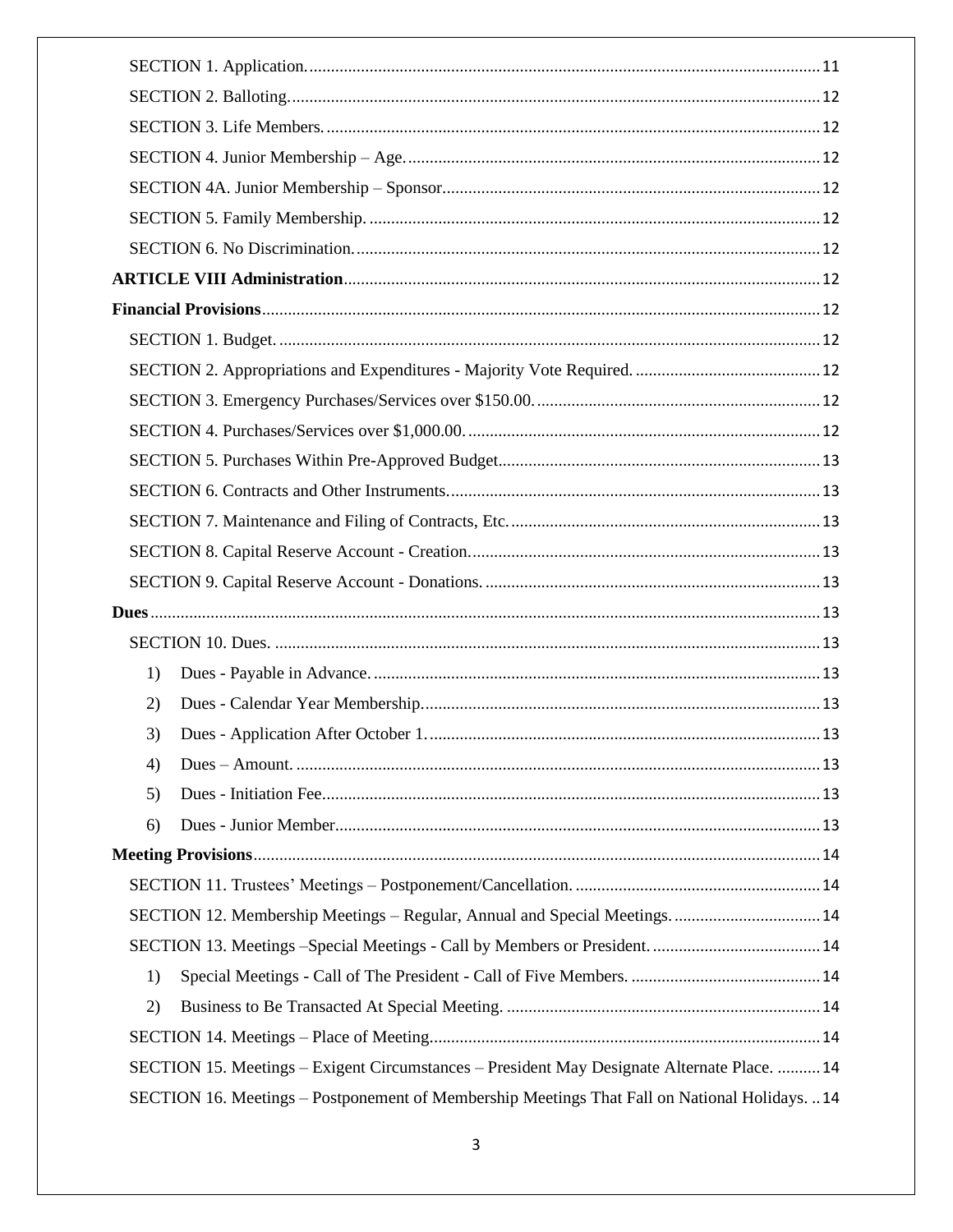| SECTION 23. Conduct of Election - Paper Ballot or Voting - Presiding Officer. 15                |  |
|-------------------------------------------------------------------------------------------------|--|
|                                                                                                 |  |
| SECTION 25. Conduct of Election - Paper Ballot Voting - Written Secret Ballot 15                |  |
| SECTION 26. On-Line Voting - Closing of List of Candidates for Elective Office.  15             |  |
|                                                                                                 |  |
|                                                                                                 |  |
| SECTION 28. Electronic Voting or a Combination of Electronic and In-Person Voting -  15         |  |
| Quorum Requirements at Annual or Special Meeting for Voting Purposes to Elective Office 15      |  |
| SECTION 29. Failure to Have a Quorum - Electronic Voting or a Combination of Electronic and In- |  |
|                                                                                                 |  |
|                                                                                                 |  |
|                                                                                                 |  |
| SECTION 32. Membership Meetings - In-Person Meeting or Part Thereof - Call to Order - If No     |  |
|                                                                                                 |  |
|                                                                                                 |  |
|                                                                                                 |  |
|                                                                                                 |  |
|                                                                                                 |  |
|                                                                                                 |  |
|                                                                                                 |  |
|                                                                                                 |  |
|                                                                                                 |  |
|                                                                                                 |  |
|                                                                                                 |  |
|                                                                                                 |  |
|                                                                                                 |  |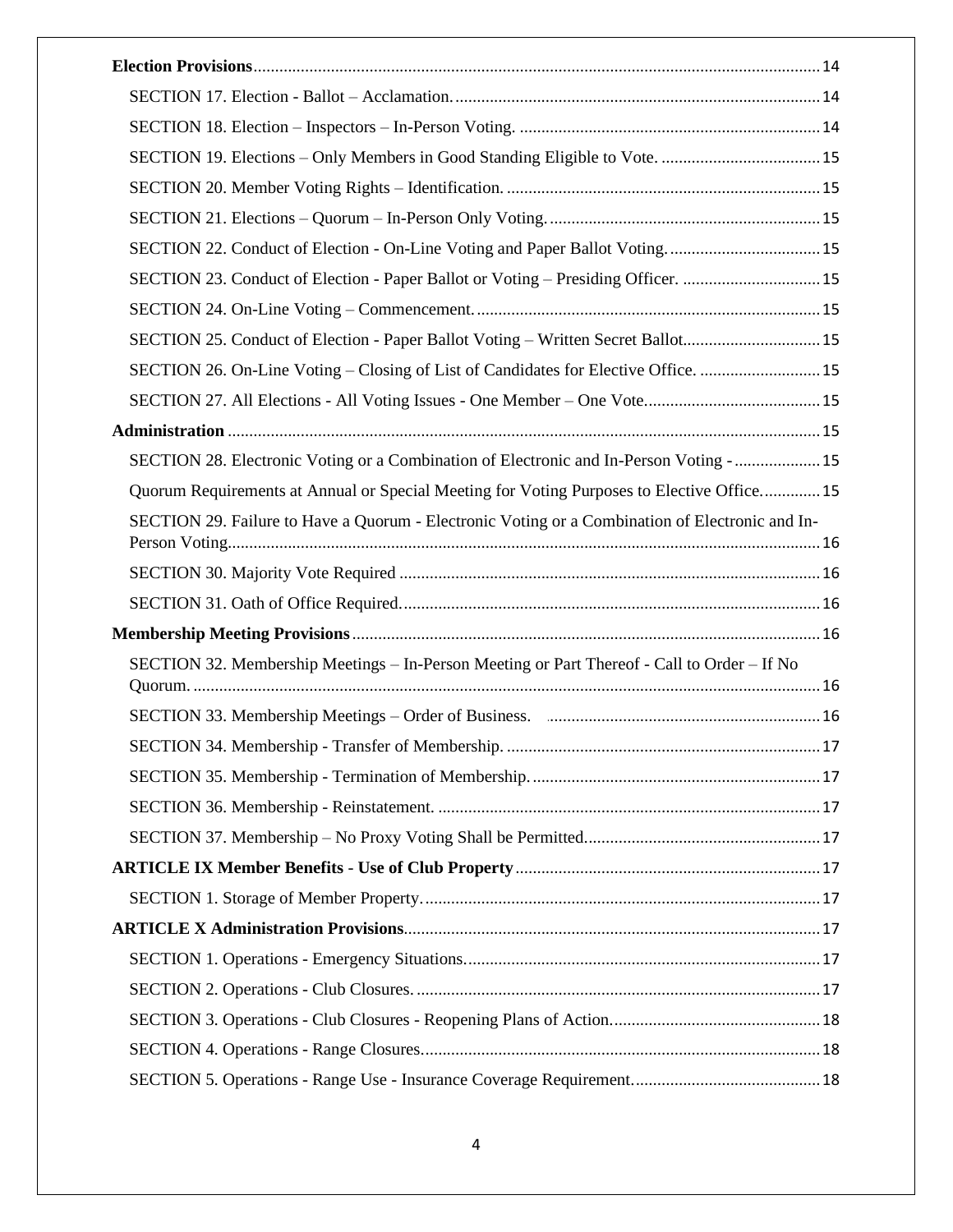|    | SECTION 6. Elections – Term of Office – Officers, Trustees and other positions 18                   |  |
|----|-----------------------------------------------------------------------------------------------------|--|
|    |                                                                                                     |  |
|    | SECTION 8. Elections - Ex Officio Officer and Trustees Prohibited From Holding Multiple Voting      |  |
|    |                                                                                                     |  |
|    |                                                                                                     |  |
| 1) |                                                                                                     |  |
| 2) |                                                                                                     |  |
| 3) |                                                                                                     |  |
| 4) |                                                                                                     |  |
| 5) |                                                                                                     |  |
| 6) |                                                                                                     |  |
| 7) |                                                                                                     |  |
| 8) |                                                                                                     |  |
|    | SECTION 11. Administrative - Notices of Meetings and Other Matters–Requirements 20                  |  |
|    | SECTION 12. Administrative - Notices of Meetings and Other Matters - Deemed Delivered.  21          |  |
|    |                                                                                                     |  |
|    | SECTION 14. Administrative - Board of Trustee Meetings - Appearance by Members.  21                 |  |
| 1) |                                                                                                     |  |
| 2) |                                                                                                     |  |
| 3) |                                                                                                     |  |
| 4) |                                                                                                     |  |
| 5) |                                                                                                     |  |
|    | SECTION 15. Administrative - Parliamentary Procedures - Robert's Rules of Order 21                  |  |
|    |                                                                                                     |  |
|    |                                                                                                     |  |
|    |                                                                                                     |  |
|    | <b>ARTICLE XII Administrative - Indemnification of Trustees, Officers and Other Persons Elected</b> |  |
|    |                                                                                                     |  |
|    |                                                                                                     |  |
|    |                                                                                                     |  |
|    |                                                                                                     |  |
|    |                                                                                                     |  |
|    |                                                                                                     |  |
|    |                                                                                                     |  |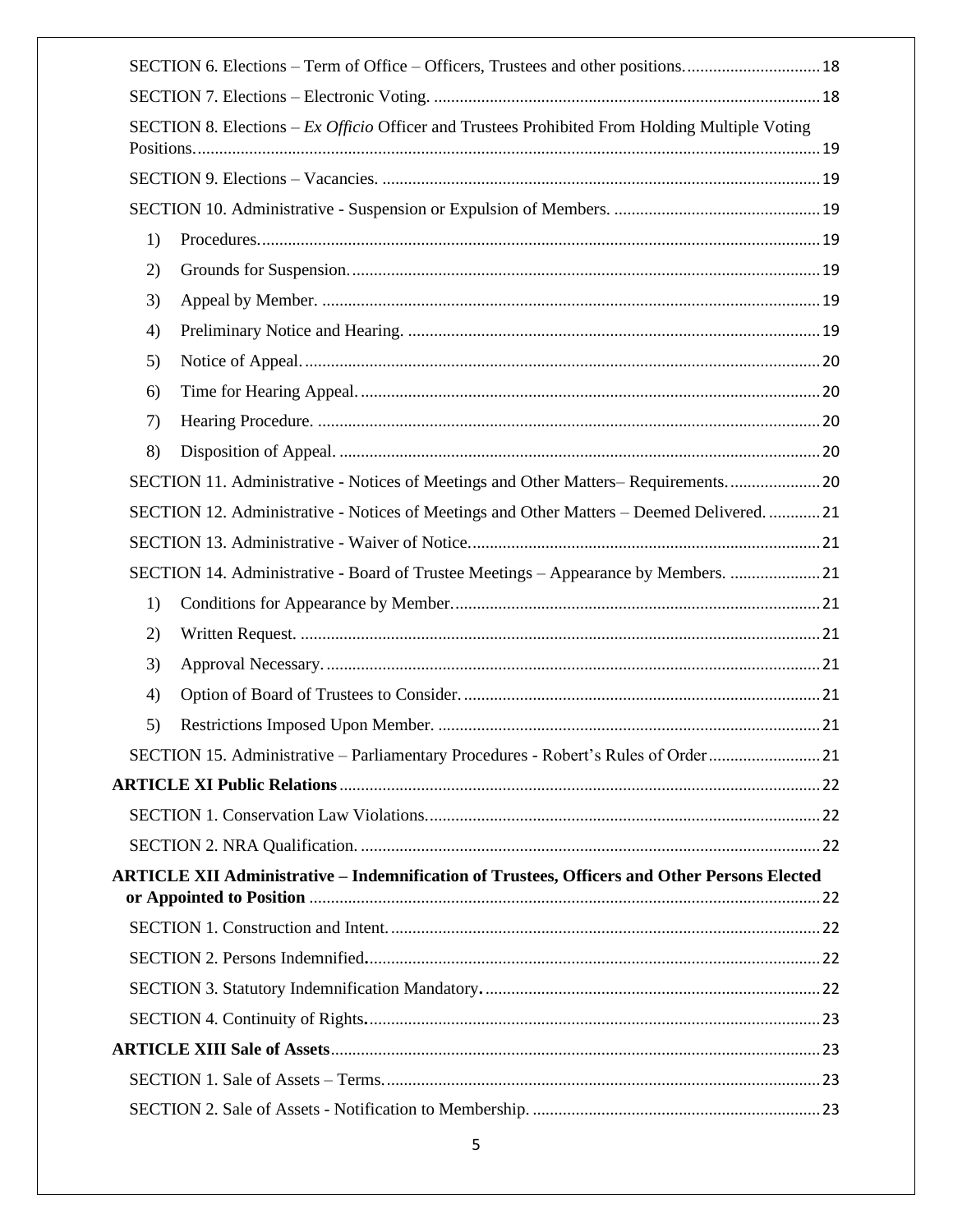| SECTION 3. Procedure - Posting - Distribution of Proposed Amendment(s) or Revision(s) 24 |  |
|------------------------------------------------------------------------------------------|--|
|                                                                                          |  |
|                                                                                          |  |
| SECTION 6. Posting of Copy of Constitution and By-Laws, and Rules and Regulations 24     |  |
|                                                                                          |  |
|                                                                                          |  |
|                                                                                          |  |
|                                                                                          |  |
|                                                                                          |  |
|                                                                                          |  |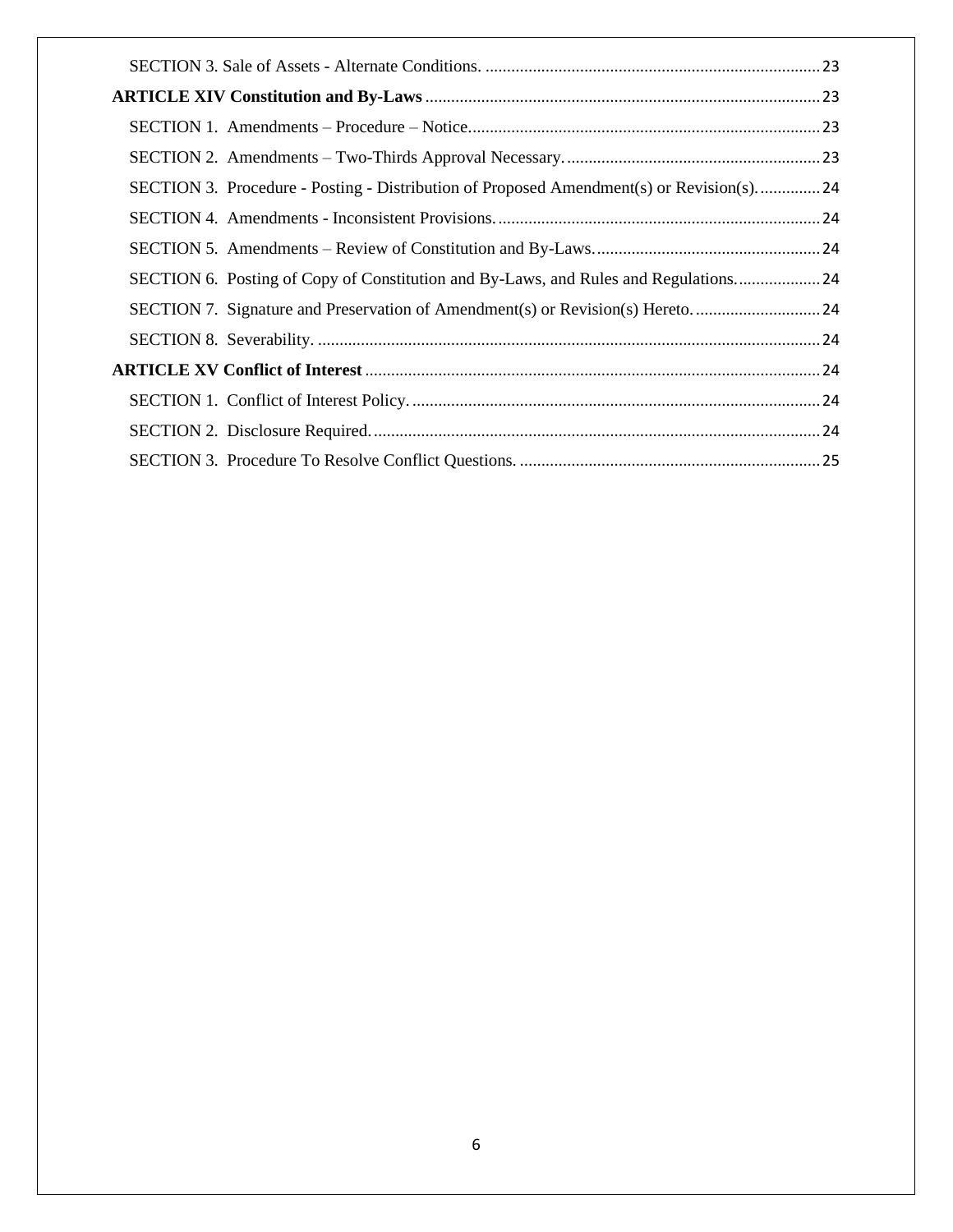### <span id="page-6-0"></span>**ARTICLE I Name, Principal Offices, Mailing Address, Corporate Seal, Emblem or Badge**

<span id="page-6-1"></span>SECTION 1. Corporate Name.

This corporation shall be known and designated as KAYADEROSSERAS FISH AND GAME CLUB, INC.

#### <span id="page-6-2"></span>SECTION 2. Principal Offices.

The principal offices of this corporation shall be located at 706 Geyser Road, PO Box 30, Ballston Spa, New York 12020.

<span id="page-6-3"></span>SECTION 3. Mailing Address.

The mailing address of this corporation shall be Kayaderosseras Fish and Game Club, Inc., PO Box 30, Ballston Spa, New York 12020.

<span id="page-6-4"></span>SECTION 4. Corporate Seal.

The seal of the corporation shall contain the name of the corporation, the state and year of incorporation, and shall be affixed to all documents and contracts in the option of the corporation or as otherwise required.

#### <span id="page-6-5"></span>SECTION 5. Emblem or Badge.

The Emblem or Badge of the corporation shall be a bird and fish with a crossed rod and gun on a yellow shield.

# <span id="page-6-6"></span>**ARTICLE II Objectives**

# <span id="page-6-7"></span>SECTION 1. Objectives.

The objectives of this corporation shall include but no be limited to the advancement of the following: the protection, propagation and conservation of fish, game and insectivorous birds in both State and Nation, and procure the enactment of laws for the preservation of fish, game and forests, to do everything possible to eliminate pollution of our water courses, from the standpoint of public health, scenic beauty, and as an economic measure, as well as to restore fish and game life, to prevent the malicious destruction of property by hunters and fishermen, to assist in the prevention of forest fires, to interest and educate the general public in the sportsmanlike methods of taking fish and game, to interest and educate the general public in the vital necessity for reforestation and to bring about more friendly relations between sportsmen and landowners. To promote interest in hunting, fishing, trapping, trap and skeet shooting, pistol and rifle shooting, archery and other lawful sports. Encouragement of organized rifle and pistol shooting, trap shooting and archery among the residents of our community with a view toward a better knowledge on the part of such citizens of the safe handling and proper care of firearms, as well as improved marksmanship. To instruct junior club members in the proper handling of firearms and to also educate the true meaning of sportsmanship. To support sound legislation pertaining to the ownership and use of firearms and to oppose restrictive legislation regarding their ownership and use which may be detrimental to the interest of this corporation. To maintain an active range in support of the above-mentioned activities.

# <span id="page-6-8"></span>**ARTICLE Ill Organization**

# <span id="page-6-9"></span>SECTION 1. Organization.

The officers of this corporation shall consist of a President, Vice-President, Secretary, Treasurer and Chief Range Safety Officer. A Board of Trustees shall consist of at least nine (9) members.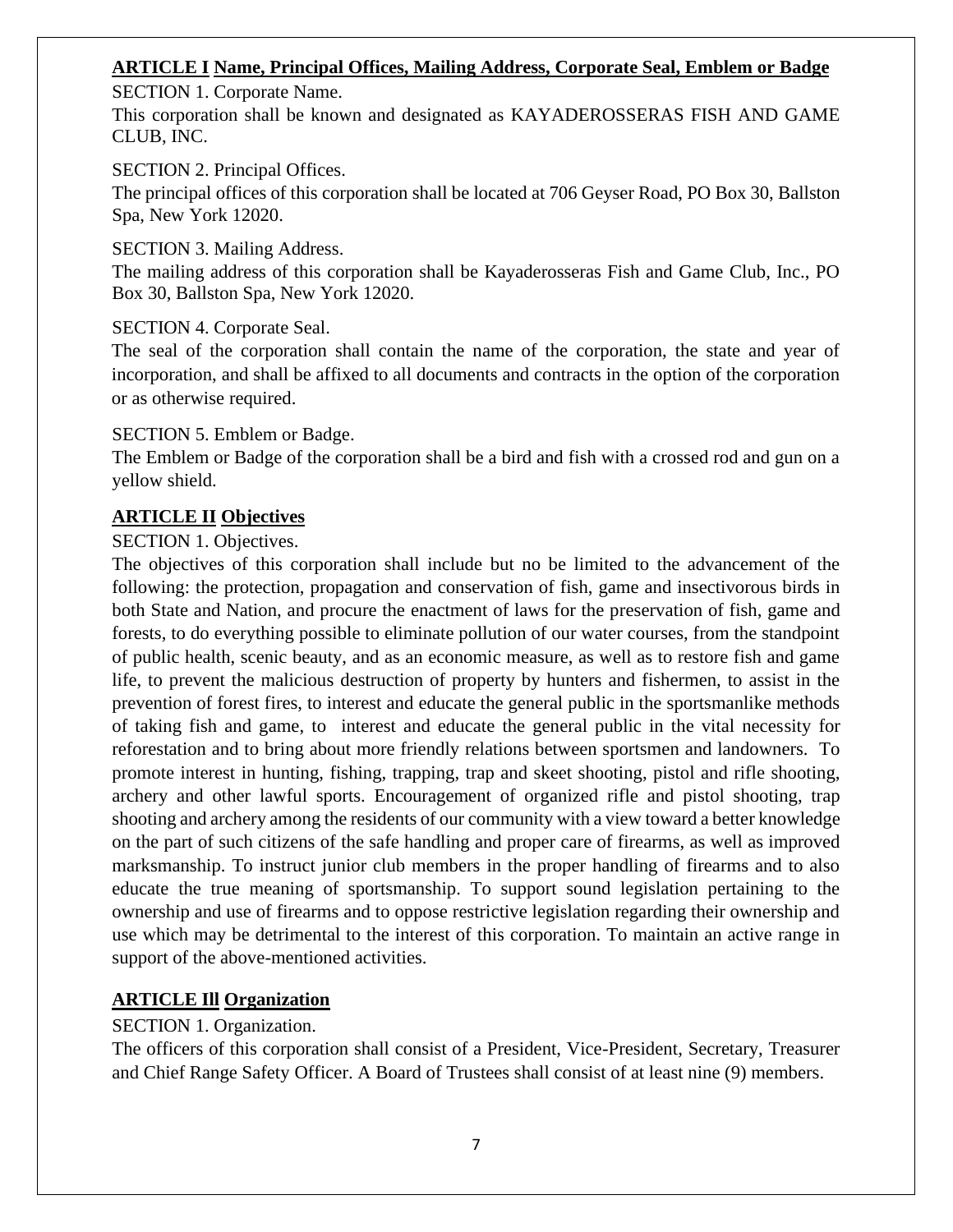#### <span id="page-7-0"></span>**ARTICLE IV Duties of Officers**

#### <span id="page-7-1"></span>SECTION 1. President.

It shall be the duty of the President to preside at all meetings of the corporation and Board of Trustees. He/she shall make an annual report of the activities of the corporation. He/she shall appoint all standing and special committees, enforce the observance of the constitution and bylaws, call special meetings whenever he/she shall deem it necessary, or at the request of five members in writing. In the absence of the Secretary he/she shall appoint a Secretary *Pro Temore*. He/she shall also appoint a Membership Director.

#### <span id="page-7-2"></span>SECTION 2. Vice-President.

In the absence of the President, the Vice-President shall perform all duties pertaining to the office of President.

#### <span id="page-7-3"></span>SECTION 3. Secretary.

It shall be the duty of the Secretary to keep a complete record of the proceedings of the corporation, to ensure notice of meetings and conduct correspondence. The Secretary shall within 72 hours following the conclusion of a meeting at which minutes were taken provide a draft copy thereof to be furnished to the appropriate member for posting of the Club's website for the membership to review prior to the next meeting at which such minutes are subject to review, correction, addition and modification prior to being accepted by the membership. He/she shall perform such other duties as the Board of Trustees may require.

#### <span id="page-7-4"></span>SECTION 4. Treasurer.

The Treasurer shall have charge of all funds and securities of the corporation, and shall keep accurate account thereof, subject at all times to the inspection of the Board of Trustees, or any member of the corporation. He/she shall submit at each meeting of the Board of Trustees a statement of the financial condition of the corporation, showing all receipts and disbursements during the preceding period. He/she shall receive all money collected for the corporation by the Trustees and deposit the same in such bank as the Board of Trustees may designate. Such money shall be withdrawn only by checks signed by the Treasurer and countersigned by the President or Vice-President, or their designees as determined by the Board of Trustees, in payment of authorized expenditures.

#### <span id="page-7-5"></span>SECTION 5. Chief Range Safety Officer.

The Chief Range Safety Officer shall have full charge of the range and shall appoint a sufficient number of Deputy Range Safety Officers upon approval of the Board of Trustees, to safely supervise all range activities. She/He shall give a report at each meeting and turn over all monies to the Board of Trustees to be turned over to the Treasurer. She/he shall be responsible for preparing a Range Operations Guide for use by the Club, subject to the approval of the Board of Trustees.

#### <span id="page-7-6"></span>SECTION 6. Deputy Range Safety Officer.

The Deputy Safety Range Officers shall report directly to the Chief Range Safety Officer. The Deputy Range Safety Officers shall assist the Chief Range Safety Officer in the responsibility of maintenance and safe operation of range activities. The Deputy Range Safety Officers shall be in charge of the following: archery, trap, skeet, shotgun, rifle and pistol ranges. The Deputy Range Safety Officer can assume the responsibility of the range activities in the absence of the Chief Range Safety Officer.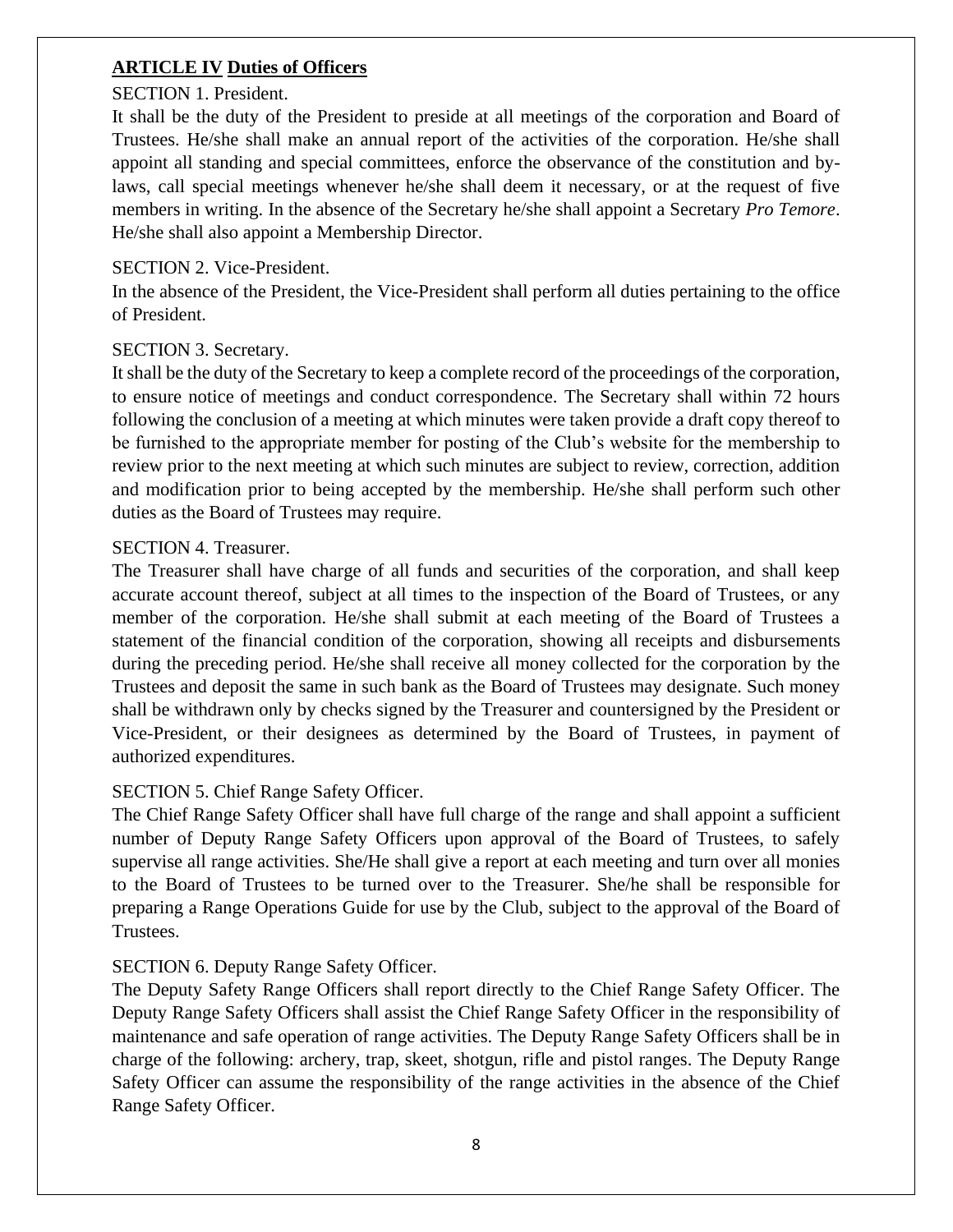#### <span id="page-8-0"></span>SECTION 7. Membership Director.

The Membership Director shall process all applications for membership and shall be responsible for the transfer to the Treasurer of all dues collected for and on behalf of the corporation. He/she shall be responsible for keeping a list of members, including their addresses, provide a current list of members names to the Board of Trustees and maintain the waiting list.

### <span id="page-8-1"></span>**ARTICLE V Board of Trustees**

#### <span id="page-8-2"></span>SECTION 1. Members.

The Board of Trustees shall consist of nine members, as follows: five (5) trustees presently serving staggered terms of three (3) years; two (2) additional trustees each designated "Trustee-At-Large" which positions shall commence upon the election immediately following the adoption of this Constitution and By-Laws and each of which terms shall be for three (3) years each, two (2) *Ex Officio* officers of the Board of Trustees to be the elected President and elected Chief Range Safety Officer who shall only serve as *Ex Officio* members of the Board of Trustees during said Officers' respective terms of office as President and Chief Range Safety Officer, as provided below.

#### <span id="page-8-3"></span>SECTION 2. Term.

Members shall be elected for 3-year term, except the President and Chief Range Safety Officer each of whom shall be *Ex Officio* members of the Board of Trustees, which positions shall be immediately effective upon the adoption of this Constitution and By-Laws. Said terms as *Ex-Officio* members of the Board of Trustees shall be served during said Officers' respective terms of office as President and Chief Range Safety Officer.

#### <span id="page-8-4"></span>SECTION 3. Quorum.

A quorum for a Board of Trustees meeting shall be at least five (5) members thereof.

#### <span id="page-8-5"></span>SECTION 4. Authority and Funds.

The Board of Trustees shall have charge of the business affairs of the corporation and collect all monies due the corporation and turn same over to the Treasurer.

#### <span id="page-8-6"></span>SECTION 5. Standards and Procedures for Membership.

The Board of Trustees shall set the standards and procedures for accepting new members, including, but not limited to, the application process and any training or orientation, as necessary.

#### <span id="page-8-7"></span>SECTION 6. Suspension of Member.

The Board of Trustees shall have the power to suspend the membership of any member for any conduct which, in their judgement may endanger the welfare, interests, good order or characters of the Club as provided herein.

#### <span id="page-8-8"></span>SECTION 7. Member Code of Conduct – Procedure.

Any member found guilty of unsportsmanlike conduct or of any conduct detrimental to the welfare of the organization or of willfully not adhering to the Range Operations Guide, after being made aware of the violation(s), may be suspended or expelled from the Club by the Board of Trustees after being represented before the Board of Trustees and given the opportunity to be heard.

#### <span id="page-8-9"></span>SECTION 8. Audit and Finance Committee.

There shall be an Audit and Finance Committee consisting of any three (3) members of the Board of Trustees which shall approve all payments made by the Treasurer and which will audit the Treasurer's books at the February Trustees meeting.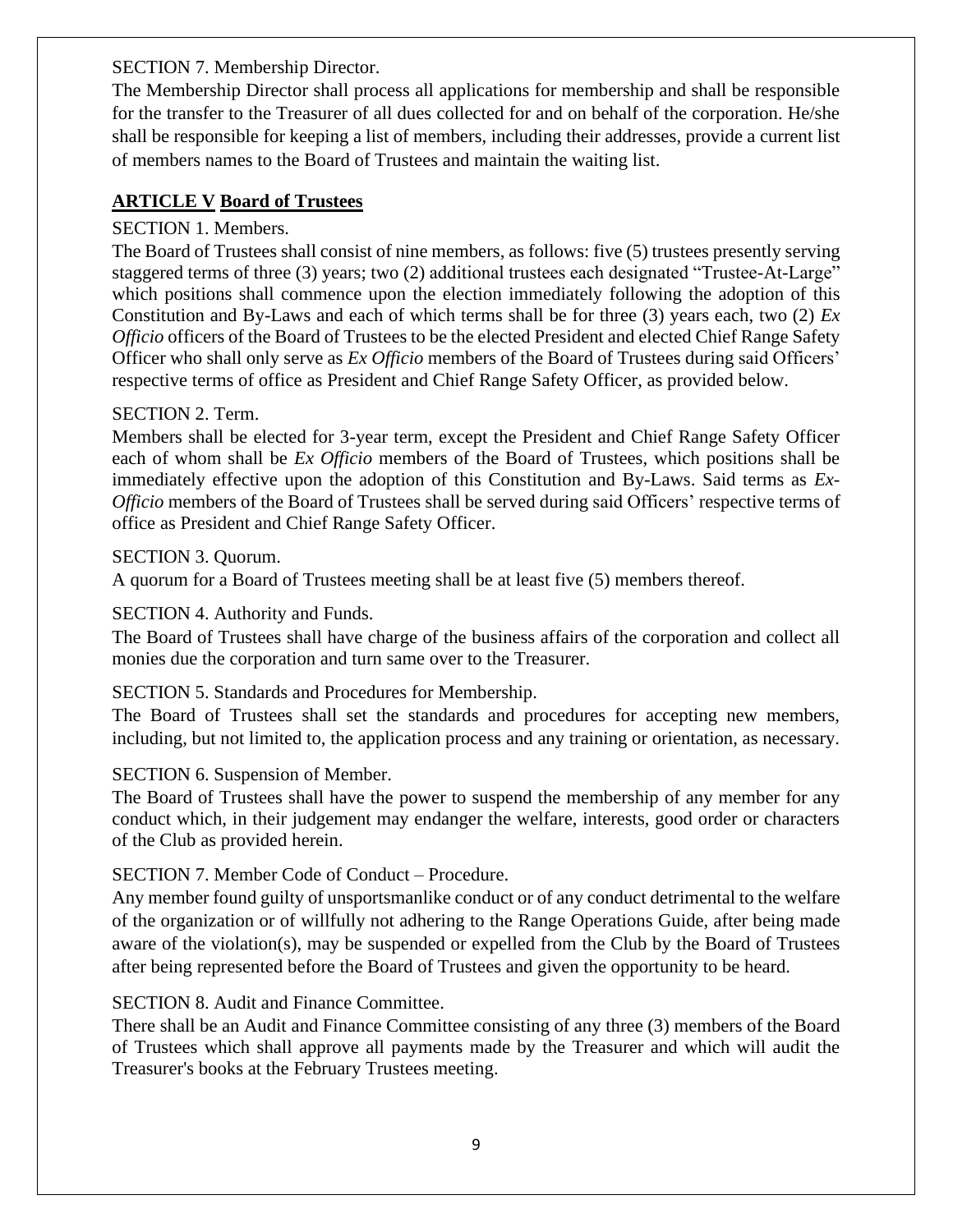<span id="page-9-0"></span>SECTION 9. Attendance Requirement.

Any member of the Board of Trustees, except *Ex Officio* members thereof, who shall absent herself/himself from three (3) consecutive meetings of such board, unless she/he shall offer at the next meeting an excuse for her/his absence, which is acceptable to the President, shall be deemed to have resigned as a member of said board and ceased to be a member thereof.

#### <span id="page-9-1"></span>**ARTICLE VI Standing Committees**

<span id="page-9-2"></span>SECTION 1. County Council.

A County Council committee shall be appointed at each annual meeting.

<span id="page-9-3"></span>SECTION 2. County Council - Delegate and Alternate Delegate.

There shall be a Delegate and an Alternate Delegate to the County Council, each position shall be elected at the annual meeting for one-year terms.

<span id="page-9-4"></span>SECTION 3. Event, Activity and Venue Committees and other Standing Committees.

The following Event, Activity and Venue Committees and other Standing Committees, none of which shall exercise the authority of the Board of Trustees, shall be appointed by the President, as needed, at each Annual Meeting or as soon thereafter as practicable:

- 1) Action Pistol Shooting Committee;
- 2) Archery Committee;
- 3) Cowboy Action Shooting;
- 4) Fish Committee;
- 5) Game Committee;
- 6) A Girl and a Gun
- 7) Publicity Committee;
- 8) Bulls-Eye Committee;
- 9) Range Safety Officers Committee;
- 10) Equipment;
- 11) Five-Stand Shotgun;
- 12) Grounds;
- 13) House;
- 14) Hunter Safety;
- 15) Kitchen;
- 16) Legal;
- 17) Legislative;
- 18) Membership;
- 19) MPRC Range;
- 20) NRA Membership;
- 21) Pistol;
- 22) Plinking;
- 23) Rifle;
- 24) Saratoga Advanced Pistol Course;
- 25) Saratoga County Basic Handgun Safety Course;
- 26) Skeet;
- 27) Training;
- 28) Trap;
- 29) Website;
- 30) Wild Bunch Cowboy Action Shooting;
- 31) Youth Activity.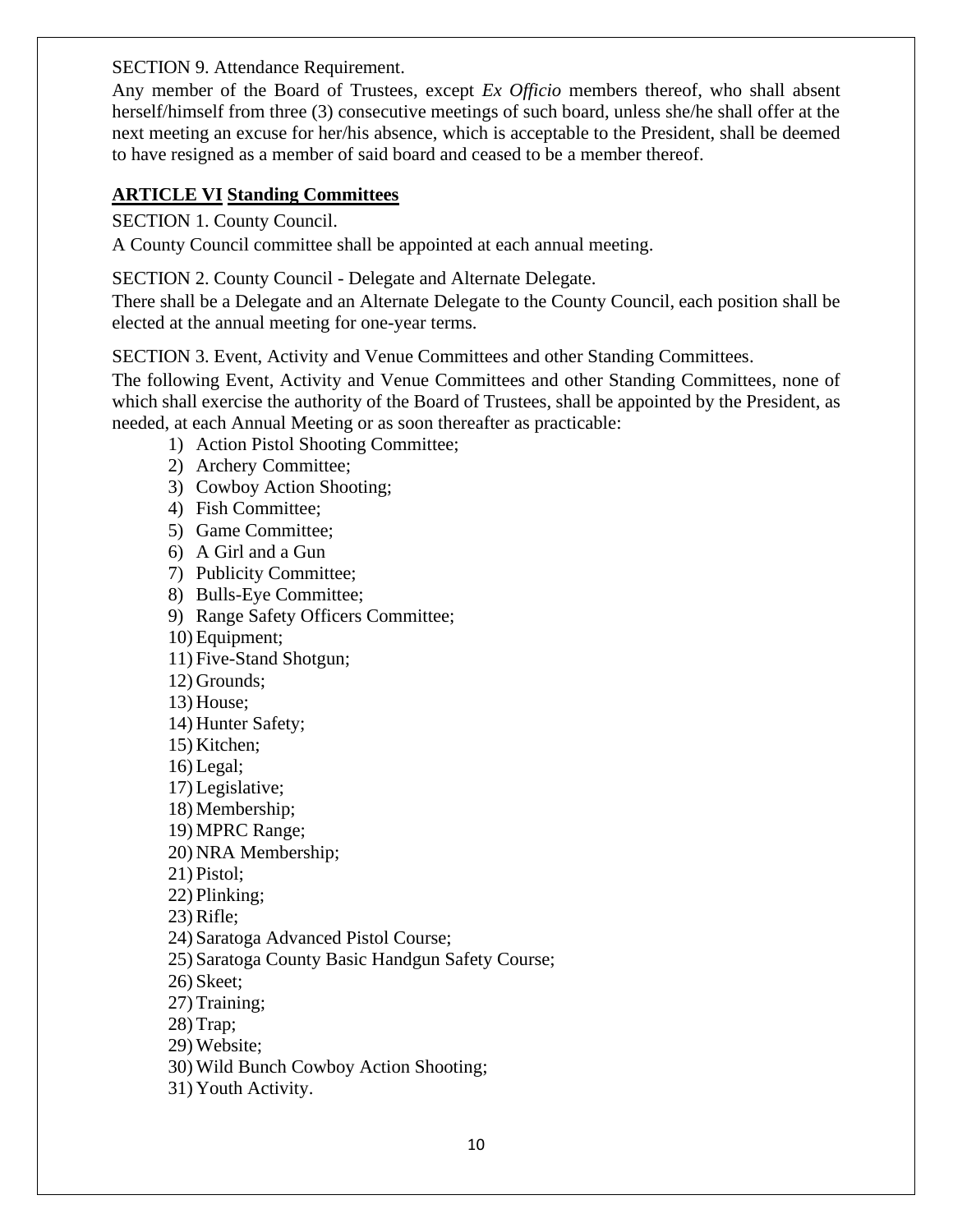#### **Event and Activity Committees – Purpose/Operation**

<span id="page-10-0"></span>SECTION 4. Event, Activity and Venue Directors.

- 1) Designation of event, activity and venue committees shall be formed by the President and approved by the Board of Trustees consistent herewith from time to time as to the needs of the Club and members interest dictate. Titles may include but are not limited to those designated herein.
- 2) Event, Activity and Venue Directors (and co-Directors) as deemed necessary will be designated each year by the President and a list of the persons so designated shall be filed with the Board of Trustees and filed by the Secretary.
- 3) Event, Activities and Venue Directors will select other members of the Club to act as committee members for their event, activity and venue. The names of such members shall be reported to the Board of Trustees at the next meeting of the Board of Trustees after appointment and filed by the Secretary.
- 4) An Event, Activity and Venue Director shall be the primary point or contact within the Club for their event/activity/venue and be responsible for the safe conduct and beneficial effects of each event/activity/venue and participants thereof which occurs upon the Club's property or if held elsewhere at that venue.
- 5) An Event/Activity/Venue Director shall work cooperatively with other Event/Activity/Venue Directors (as a group) to formulate the activity scheduling for the use of Club resources, including ranges, meeting area and outdoor environs.
- 6) An Event/Activity/Venue Director shall work cooperatively within the structure of the Club to promote the activity for which they have been appointed to represent. This should include the scheduling of events which will provide a source of revenue for the Club and the enhancement of their event/activity/venue among membership and among the general public.
- 7) An Event/Activity/Venue Director shall be the spokesperson for their event/activity/venue within the structure of the Club, and as such be in regular attendance at the various meetings of the Club, pertaining to schedule dates for activities usage, i.e.: league involvement, tournaments, instructions, etc.
- 8) An Event/Activity/Venue Director shall maintain in cooperation with the Club's Treasurer a record of the receipts, if any, and all income and other funds received credited the event, activity or venue committee for which they are the Director, (or Co-Director) and maintain records for the purchase of such goods and services as may be necessary for the continuation of their event or activity. Each Event/Activity/Venue Committee Director shall prepare an annual budget and submit it for approval at the October Board of Trustees' meeting.
- 9) An Event/Activity/Venue Director shall make regular reports to the membership on the status of their Event, Activity/Venue Committee and its finances, submit a full written report, and make a brief oral report, at the Annual Meeting.
- 10) An Event/Activity/Venue Director may hold elective positions in the Club as well as multiple positions as Event, Activity and Venue Committee Directorships.

# <span id="page-10-1"></span>**ARTICLE VII Membership**

# <span id="page-10-2"></span>SECTION 1. Application.

Application for Membership may be made by any person who is a permanent resident of the United States of America, 18 years or more of age.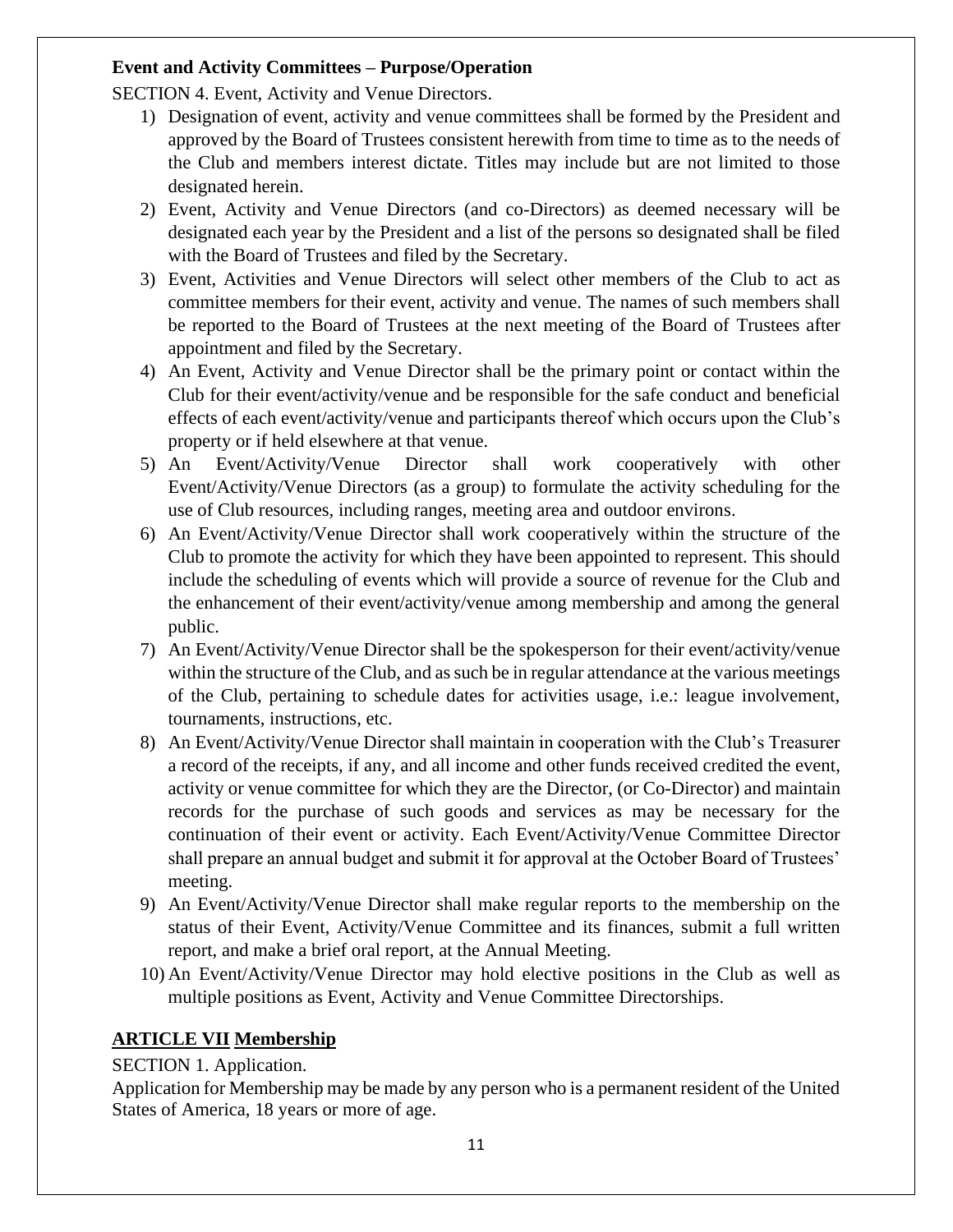#### <span id="page-11-0"></span>SECTION 2. Balloting. All candidates shall be balloted for.

#### <span id="page-11-1"></span>SECTION 3. Life Members.

Any member with 25 years continuous service shall be deemed a Life Member free of dues.

#### <span id="page-11-2"></span>SECTION 4. Junior Membership – Age.

A Junior Membership shall be open to persons between and inclusive of the ages of 12 through 18. A junior member must have a sponsor who is a member of the Club.

#### <span id="page-11-3"></span>SECTION 4A. Junior Membership – Sponsor.

A sponsor of a junior member must be certified by a range official, before use of the range shall be allowed by the junior member.

#### <span id="page-11-4"></span>SECTION 5. Family Membership.

A Family Membership shall consist of a member and any members of his or her immediate family, (spouse or domestic partner) children under 18 years of age residing in the same household. An additional fee of one-half (½) of the normal membership rate will be required.

#### <span id="page-11-5"></span>SECTION 6. No Discrimination.

Other than the age limitations set forth herein, an applicant for membership's creed, race, color, sex, sexual orientation, national origin, marital status, disability, military status or predisposing genetic characteristics shall not have a bearing on the applicant's eligibility for Membership.

# <span id="page-11-6"></span>**ARTICLE VIII Administration**

# <span id="page-11-7"></span>**Financial Provisions**

### <span id="page-11-8"></span>SECTION 1. Budget.

At or prior to the October Trustees meeting each year, the budget numbers will be presented by the Treasurer to start the budget process. At the November Club Membership Meeting each year, the Trustees budget should be presented to the members for discussion. The budget should then be tabled until the December Annual Club meeting where it will be voted upon by the membership.

# <span id="page-11-9"></span>SECTION 2. Appropriations and Expenditures - Majority Vote Required.

All appropriations and expenditures of money shall require a majority vote of a quorum of the membership present at a regular membership meeting, which meeting shall be conducted inperson, electronically, or by a combination thereof.

# <span id="page-11-10"></span>SECTION 3. Emergency Purchases/Services over \$150.00.

All purchases and services costing over \$150 need prior approval from the Trustees by majority vote, with the following exceptions: if it is deemed an emergency, it would result in more damage, it would result in a significantly higher cost, it is needed immediately for an event/venue activity or it is a life/safety issue, then and in such event the President shall authorize the expenditure. The standard is would a reasonable person expect the Trustees to approve the purchase under one of the enumerated exceptions.

#### <span id="page-11-11"></span>SECTION 4. Purchases/Services over \$1,000.00.

All purchases and services costing over \$1,000 need two bids/quotes presented to the Trustees. If only one company or person actually provides a bid/quote then the names of the other companies/persons that declined to bid/quote will be provided so that the Trustees can verify, if need be, that an attempt was made to provide more than one bid/quote.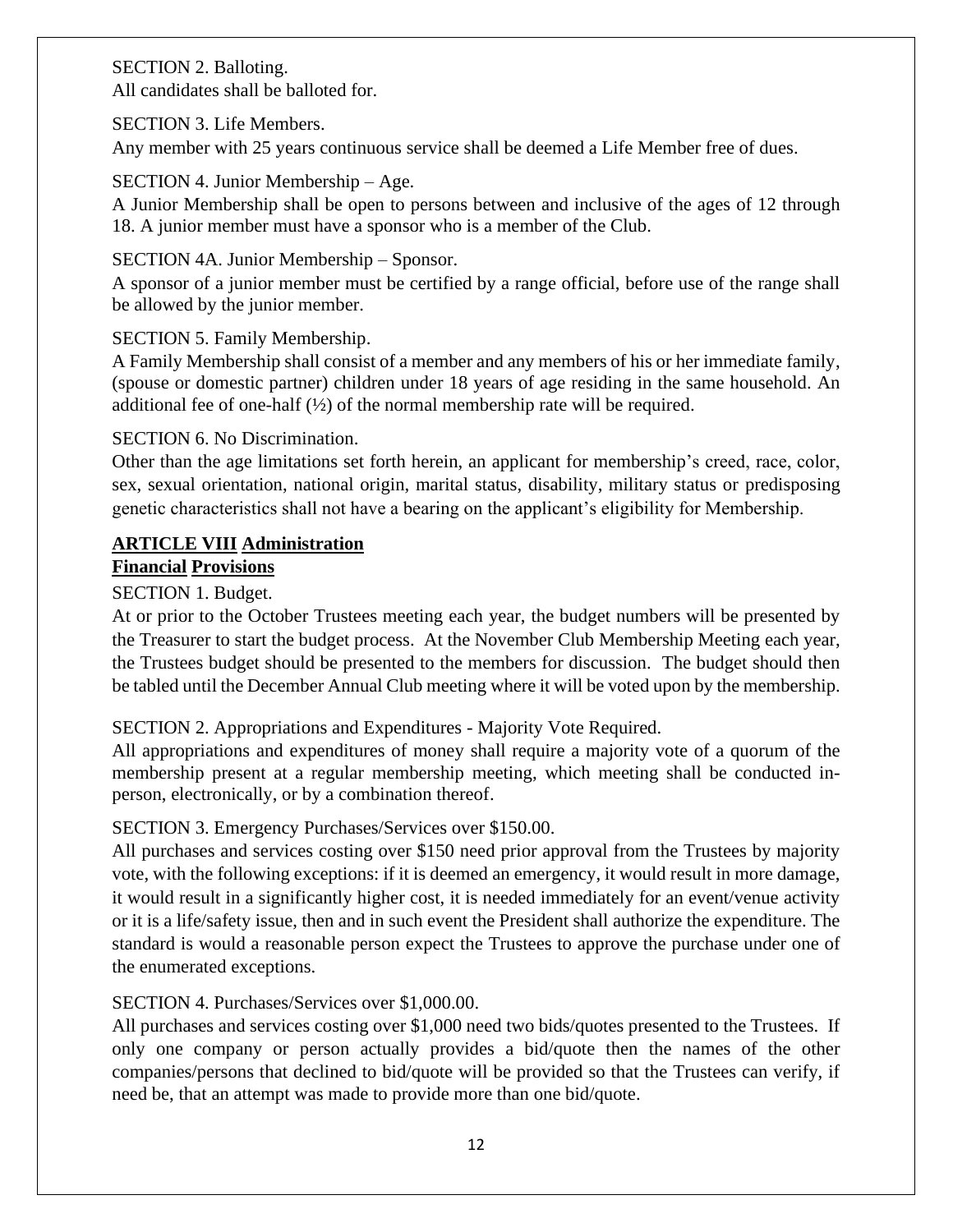<span id="page-12-0"></span>SECTION 5. Purchases Within Pre-Approved Budget.

Any club event or activity with an approved expense budget may operate within that expense budget without additional approvals until the event or activity exceeds the pre-approved expense budget in which event the Trustees are to be notified if additional funds exceeding the preapproved budget are sought.

<span id="page-12-1"></span>SECTION 6. Contracts and Other Instruments.

All contracts, leases, agreements, and other instruments shall be approved in advance as provided herein and thereafter, signed and sealed on behalf of the Club by the President.

<span id="page-12-2"></span>SECTION 7. Maintenance and Filing of Contracts, Etc.

The Sectary shall maintain originals and/or duplicities of all contracts, leases, agreements, or other such instruments which have been executed on behalf of the Club, in the Club's files located at the clubhouse.

<span id="page-12-3"></span>SECTION 8. Capital Reserve Account - Creation.

By Resolution, dated July 9, 2018, heretofore duly adopted by the Board of Trustees, a separate Capital reserve Account has been established known as the Capital Reserve Account. The provisions of said Resolution shall be deemed continued and incorporated herein by reference as if fully set forth at length.

<span id="page-12-4"></span>SECTION 9. Capital Reserve Account - Donations.

Donations to the Capital Reserve account may be earmarked by the donor for specific projects/items.

# <span id="page-12-5"></span>**Dues**

<span id="page-12-7"></span><span id="page-12-6"></span>SECTION 10. Dues.

1) Dues - Payable in Advance.

The dues for membership in this corporation shall be payable in advance. Yearly dues shall cover the period from time of payment to the next succeeding annual meeting plus any period of time in which payment of dues is deferred by the Board of Trustees.

- <span id="page-12-8"></span>2) Dues - Calendar Year Membership. Membership year shall be from Jan. 1 to Dec. 31.
- <span id="page-12-9"></span>3) Dues - Application After October 1. Dues shall be payable at full rate for applicants applying after October 1 of the calendar year and shall be considered payment in full for the following year.
- <span id="page-12-10"></span>4) Dues – Amount. The dues shall be as recommended by the Board of Trustees and approved by the membership.
- <span id="page-12-11"></span>5) Dues - Initiation Fee.

An initiation fee as recommended by the Board of Trustees and approved by the membership shall be charged each new member.

<span id="page-12-12"></span>6) Dues - Junior Member.

The dues for a junior member as recommended by the Board of Trustees and approved by the membership shall be per year with no initiation fee.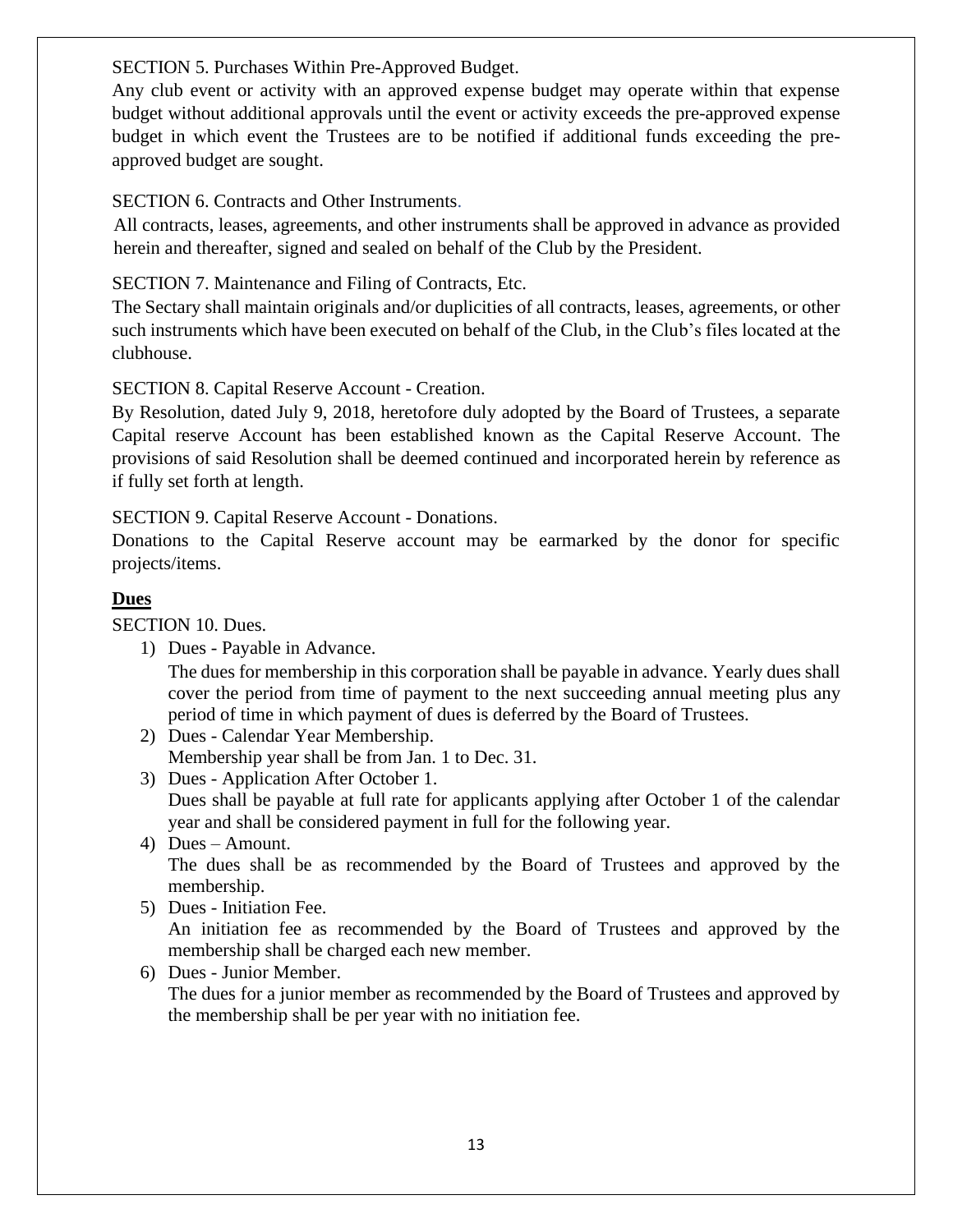# <span id="page-13-0"></span>**Meeting Provisions**

<span id="page-13-1"></span>SECTION 11. Trustees' Meetings – Postponement/Cancellation.

Trustees' meetings that fall on nationally recognized holidays will automatically be moved to the following Monday. Any regularly scheduled Trustees' monthly meeting can be postponed to the following Monday by a majority vote of the Trustees. Only a majority vote of the Trustees can cancel a Trustees' meeting altogether.

<span id="page-13-2"></span>SECTION 12. Membership Meetings – Regular, Annual and Special Meetings.

The Kayaderosseras Fish and Game Club, Inc. shall hold a regular meeting on the third Monday of each month and the December meeting shall be called the annual meeting. At this meeting the officers shall make their annual reports. Officers, Trustees, and County Council delegates shall be elected for the ensuing year.

<span id="page-13-4"></span><span id="page-13-3"></span>SECTION 13. Meetings –Special Meetings - Call by Members or President.

- 1) Special Meetings Call of The President Call of Five Members. Special meetings may be held at any time at the call of the President or upon written request of five members in good standing.
- <span id="page-13-5"></span>2) Business to Be Transacted At Special Meeting. At a special meeting no business shall be transacted except that for which the said meeting was called.

# <span id="page-13-6"></span>SECTION 14. Meetings – Place of Meeting.

Unless exigent circumstances appear to exist or in fact exist, all meetings shall take place in the Clubhouse or grounds thereof (weather permitting).

<span id="page-13-7"></span>SECTION 15. Meetings – Exigent Circumstances – President May Designate Alternate Place.

In the event of an emergency or likely overcrowding at a meeting or other event scheduled to occur in the Clubhouse (in excess of occupancy permitted by applicable Town Code or other applicable rules and regulations), the President upon notice to the Board of Trustees may designate an alternate location to hold such event within the Town of Milton, New York (in the community of Ballston Spa) for the meeting/event provided reasonable notice is transmitted to the membership by electronic means and posting of the details of the same on the KFG's website as soon as a determination is made of the alternate location. Persons present may be restricted to Voting Members in Good Standing dependent upon the legal capacity of the alternate facility occupancy.

<span id="page-13-8"></span>SECTION 16. Meetings – Postponement of Membership Meetings That Fall on National Holidays. Any regular membership or annual meeting that falls on a nationally recognized holidays shall automatically be moved to the following Monday.

#### <span id="page-13-9"></span>**Election Provisions**

<span id="page-13-10"></span>SECTION 17. Election - Ballot – Acclamation.

All elections of officers, trustee's county council delegate and alternate and county council delegate shall be by ballot except when there is but one candidate, in which he/she is elected by acclamation.

#### <span id="page-13-11"></span>SECTION 18. Election – Inspectors – In-Person Voting.

At the election of officers held in-person only, or at that part of an election or meeting at which an inperson vote is to be taken, there shall be three inspectors appointed who shall receive and count all votes cast in the presence of members as provided by law.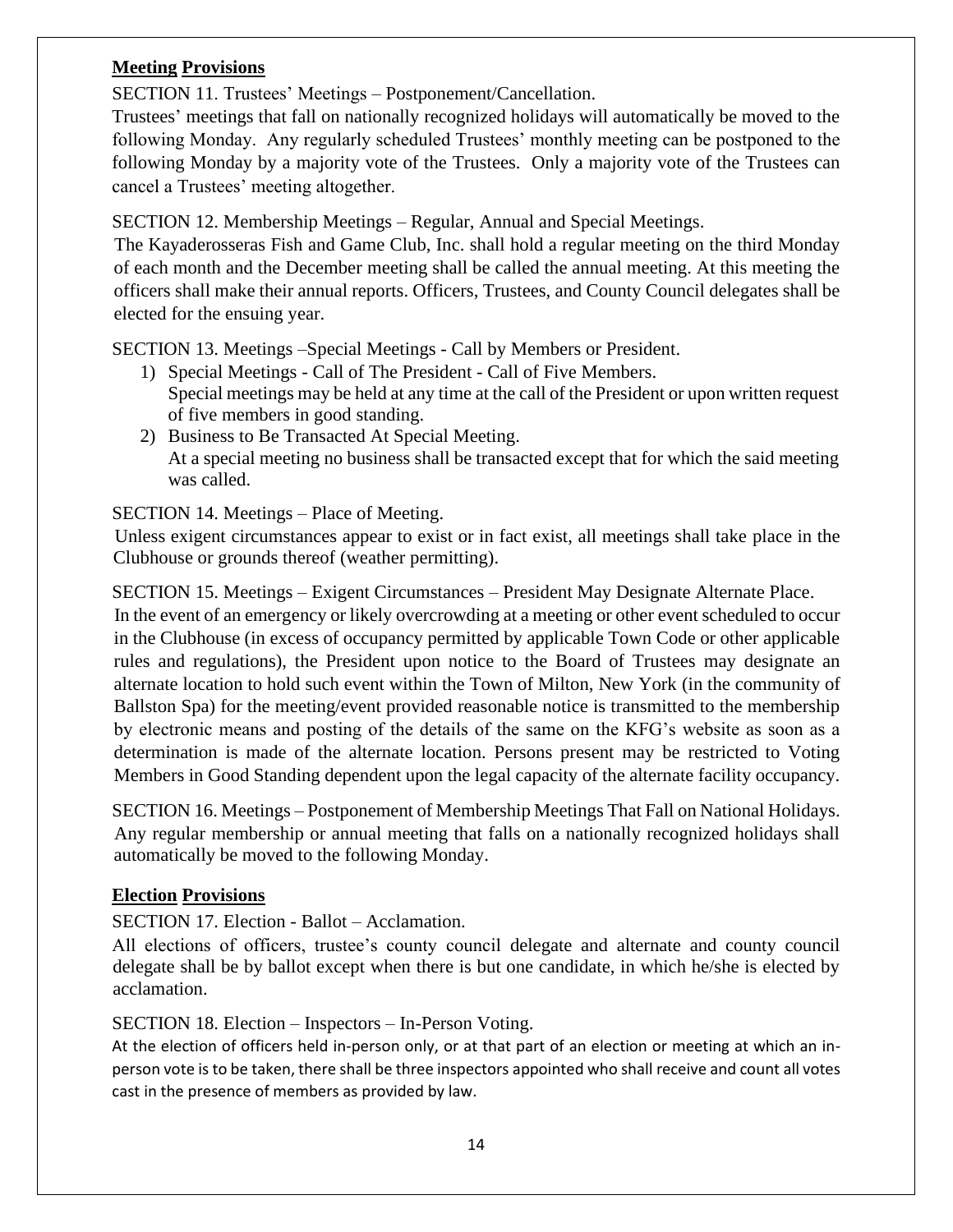#### <span id="page-14-0"></span>SECTION 19. Elections – Only Members in Good Standing Eligible to Vote.

Only members in good standing shall be eligible to vote in any member elections for any elective position or be eligible to vote on any other issue/question. A member in good standing is defined as follows: 1) a member who is 18 years of age or older and 2) has not been suspended or otherwise disciplined by the Board of Trustees; and 3) has not been deemed to have resigned due to nonpayment of dues; and 4) has remitted all dues, fees, or assessments due the Club.

#### <span id="page-14-1"></span>SECTION 20. Member Voting Rights – Identification.

Each Member in good standing shall be entitled to one vote on each matter submitted to a vote of the Members. Members at in-person meetings, may be required to produce a Club identification card and to sign an attendance sheet with such Member's name and Membership number in order to attend a regular, special or annual in-person meeting at which such meeting Members are eligible to vote.

#### <span id="page-14-2"></span>SECTION 21. Elections – Quorum – In-Person Only Voting.

Fifteen (15) members shall constitute a quorum for the transaction of any business at in-person regular monthly meetings, annual meeting and special meetings, which members shall consist of not less than three officers and three trustees.

<span id="page-14-3"></span>SECTION 22. Conduct of Election - On-Line Voting and Paper Ballot Voting.

All election for position to be chosen by the membership shall be conducted principally via electronic on-line ballot with the option for members to cast a paper ballot at or prior to the annual meeting.

<span id="page-14-4"></span>SECTION 23. Conduct of Election - Paper Ballot or Voting – Presiding Officer.

The President, as presiding officer will conduct and preside over elections when held in person.

<span id="page-14-5"></span>SECTION 24. On-Line Voting – Commencement.

On-line voting will commence three (3) days prior to the Annual Meeting which Annual Meeting is scheduled for the third  $(3<sup>rd</sup>)$  Monday in December each year.

<span id="page-14-6"></span>SECTION 25. Conduct of Election - Paper Ballot Voting – Written Secret Ballot.

Any in-person voting at the Annual meeting shall be done by written secret ballot if there is more than one candidate for the position, otherwise the secretary shall cast one (1) unanimous vote for the member running unopposed for said position.

<span id="page-14-7"></span>SECTION 26. On-Line Voting – Closing of List of Candidates for Elective Office. A list of candidates for elective office shall close upon the thirtieth date preceding the date fixed for the Annual meeting as provided for herein.

<span id="page-14-8"></span>SECTION 27. All Elections - All Voting Issues - One Member – One Vote.

No member shall vote more than once for any elective office or such member shall face expulsion from membership in the Club for violation of Club rules, should it appear that said member voted more than one time for any elective position or on any issue submitted for vote of the Membership.

# <span id="page-14-9"></span>**Administration**

<span id="page-14-10"></span>SECTION 28. Electronic Voting or a Combination of Electronic and In-Person Voting -

<span id="page-14-11"></span>Quorum Requirements at Annual or Special Meeting for Voting Purposes to Elective Office.

A quorum for the purpose of an annual election for elective office or for special meetings conducted by electronic voting or a combination of electronic and in-person voting at which there shall be conducted an election for office shall be votes case by at least twenty per cent (20%) of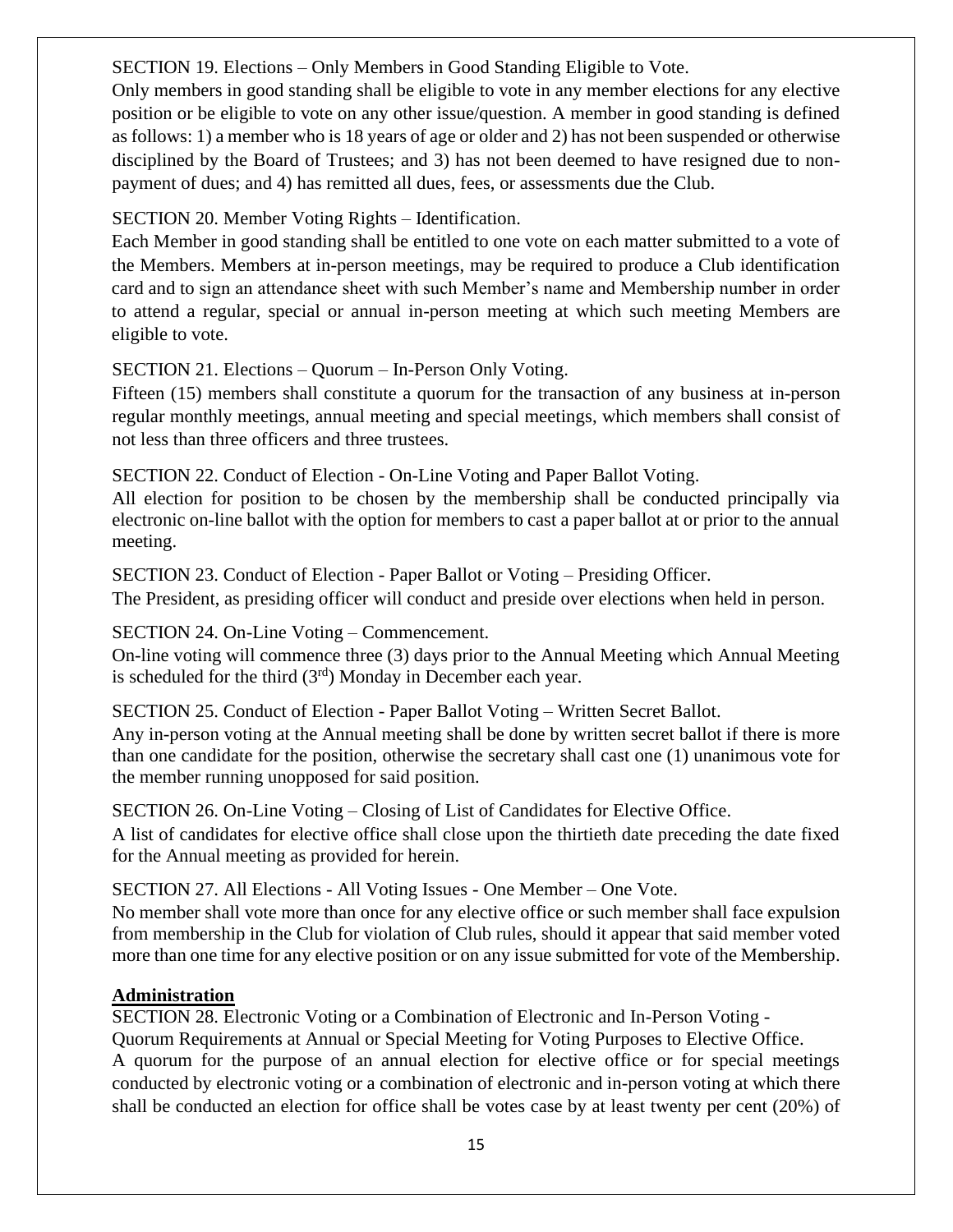the membership entitled to vote by electronic ballots or in the event that electronic voting does not occur, the quorum for such vote shall be 20 members. Art. VI Sec. 6.1).

<span id="page-15-0"></span>SECTION 29. Failure to Have a Quorum - Electronic Voting or a Combination of Electronic and In-Person Voting

If less than a total of twenty per cent (20%) of the membership entitled to vote by electronic ballot and by paper ballot at or prior to the Annual Meeting or Special Meeting convened for such purposes said election shall not be valid and the prior member holding said office shall continue to serve in said elective position until the successor is chosen by special election or at the next annual meeting as provided herein.

#### <span id="page-15-1"></span>SECTION 30. Majority Vote Required

All persons running for elective office shall be elected by majority vote of the members in good standing voting, provided that a quorum of members entitled to vote therefore have cast a vote, either at an in-person meeting or electronic meeting or combination of the both in-person meeting and electronic meeting established therefore.

#### <span id="page-15-2"></span>SECTION 31. Oath of Office Required.

All persons elected to office shall take or subscribe to an oath of office in the affirmative, as follows, or as otherwise required by the Board of Trustees, subject to approval by the membership:

I do solemnly swear (or affirm) that I will support the Constitution and By-Laws of the Kayaderosseras Fish and Game Club, Inc., to the best of my ability and that I will well and faithfully discharge the duties of the office on which I am about to enter.

#### <span id="page-15-3"></span>**Membership Meeting Provisions**

<span id="page-15-4"></span>SECTION 32. Membership Meetings – In-Person Meeting or Part Thereof - Call to Order – If No Quorum.

Each meeting shall be called to order promptly at the hour appointed and if a quorum be present meeting shall immediately proceed to the transaction of business. If less than a quorum be present at the hour appointed, the meeting shall be called to order, and if within thirty minutes from the time appointed for the meeting a quorum be not present, the meeting shall be adjourned without date and/or rescheduled at the President's option.

<span id="page-15-5"></span>SECTION 33. Membership Meetings – Order of Business.

At a regular monthly meeting of the membership the following order of business shall be observed:

- 1. Reading of minutes of previous meeting
- 2. Report of Treasurer
- 3. Report of President
- 4. Report of Board of Trustees
- 5. Report of any committees
- 6. Correspondence
- 7. Unfinished business
- 8. New business (including elections, when applicable)
- 9. Adjournement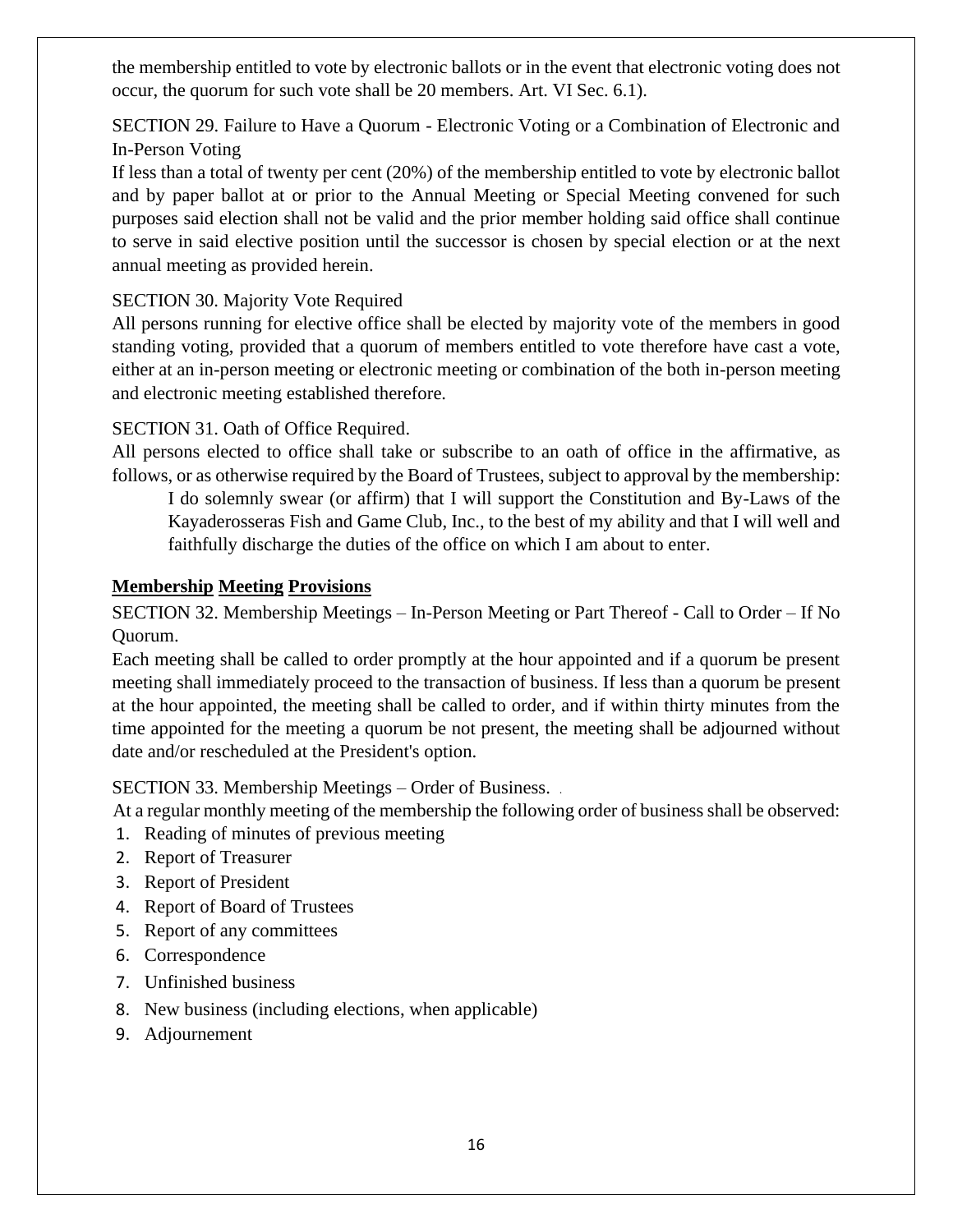<span id="page-16-0"></span>SECTION 34. Membership - Transfer of Membership.

Membership in this Club is not transferable or assignable. In no event shall Membership keycards issued by the Club be given to or utilized by any person other than the Member to whom issued. Upon termination of Membership, the Member shall surrender his or her Membership keycard to the Club.

### <span id="page-16-1"></span>SECTION 35. Membership - Termination of Membership.

Membership will terminate on the death or resignation of a Member, the Member's failure to pay dues or other assessment imposed upon such member by the Board of Trustees, or on the Member's expulsion by the Board of Trustees.

#### <span id="page-16-2"></span>SECTION 36. Membership - Reinstatement.

On written request signed by a former Member and filed with the Secretary, the Board of Trustees may, by the affirmative vote of two-thirds of the Members of the Board of Trustees, reinstate such former Member to Membership on such terms as the Board of Trustees may deem appropriate.

<span id="page-16-3"></span>SECTION 37. Membership – No Proxy Voting Shall be Permitted. Proxy voting shall not be permitted in any election or vote on any issue,

# <span id="page-16-4"></span>**ARTICLE IX Member Benefits** - **Use of Club Property**

#### <span id="page-16-5"></span>SECTION 1. Storage of Member Property.

Campers/Boats/Trailers: Non-working members in good standing will be allowed to park their campers/boats/trailers in the designated camper parking area from October 1 thru May 1 for \$7/foot, payable in advance. The member is responsible for signing any liability release forms deemed necessary including, without limitation the terms hereof and/or providing proof of insurance, if required by the Trustees. Any campers/boats/trailers left on the property after May 1st will be subject to, but not limited to: fines, removal/towing, mechanics liens and/or eventual sale. The member will be subject to a \$7/day fine for the first 30 days (\$210.00). After 30 days, in addition to the fine, if the camper/boat/trailer is still there, legal action may be taken by the Club to have it removed, and/or a mechanics lien or other means of the Club obtaining title/possession can be pursued. (The daily fine shall continue to accrue until the matter is resolved). Exceptions may be made for extenuating circumstances such as the death of the member, incapacitation due to a severe medical condition, etc. Working members are exempt from the fee, will be allowed to park in approved areas of the Club, and the only date restrictions applicable are during the Heluva Rukus dates, if they are not camping at the event.

# <span id="page-16-6"></span>**ARTICLE X Administration Provisions**

# <span id="page-16-7"></span>SECTION 1. Operations - Emergency Situations.

During emergency situations, such as but not limited to, pandemics, national/state shutdowns, natural disasters, etc. the Board of Trustees/Officers shall take the necessary actions to safeguard the Club's assets, pay the bills and operate the Club as needed in order to protect the Club's physical and monetary assets, until such time as normal operations and procedures can resume.

#### <span id="page-16-8"></span>SECTION 2. Operations - Club Closures.

A decision to shut the Club down entirely can be made by the Chief Range Safety Officer in extreme emergency situations, such as national and state emergencies, pandemics, natural disasters, etc. An emergency meeting will then be scheduled by the President to discuss the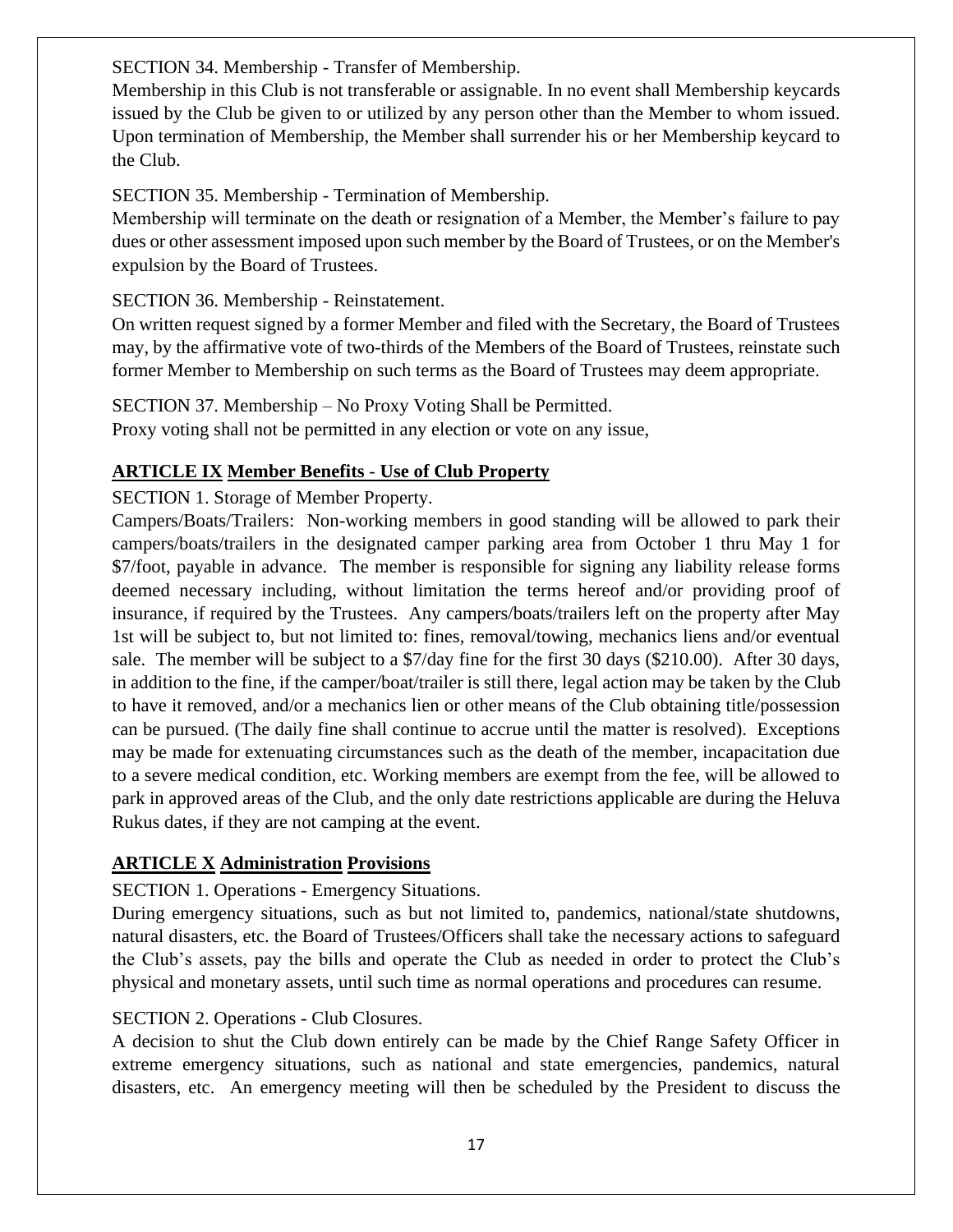situation with the Trustees as soon as possible. Since the Trustees and Officers have the fiduciary responsibility to safeguard the Club's assets, the decision to shut the club down and/or reopen it will be made formally by the Trustees and Officers thru a majority vote and the members so notified. This decision should be based upon the recommendation of the Chief Range Safety Officer, if applicable, and take into consideration such things as, but not limited to, the safety of the members, protection of the grounds, insurance issues, laws and Executive Orders, etc.

#### <span id="page-17-0"></span>SECTION 3. Operations - Club Closures - Reopening Plans of Action.

In the event the Club is shutdown due to a pandemic, national/state shutdown, natural disaster, etc. and the reopening requires specific plans of action then the Event/Activity/Venue Director will present their plans to the Chief Range Safety Officer for approval. The Chief Range Safety Officer will apprise the President of such plans. If there are disagreements among the Chief Range Safety Officer, the President and an Event/Activity/Venue Director in regard to the Event Activity Director's re-opening plan, the plan will be presented to the Trustees for reconciliation and approval at a Special or Trustees' Meeting at which relevant parties shall have the opportunity to address the issues.

#### <span id="page-17-1"></span>SECTION 4. Operations - Range Closures.

If the Chief Range Safety Officer closes a specific range for safety reasons, he**/**she shall work with the corresponding Event/Activity/Venue Director on a plan to correct or address the issue. If it is a non-specified venue such as the long range, pistol shack, etc., then he/she will address the issue with the President. The Chief Range Safety Officer and President shall notify the Trustees of any range closure lasting more than 48 hours and provide an update at the next Trustee meeting if the closure is still in effect.

#### <span id="page-17-2"></span>SECTION 5. Operations - Range Use - Insurance Coverage Requirement.

When the range or other Club property is being used/rented to teach a class by an individual/company or other event, the user/renter shall have and file prior to the event a Certificate of Insurance in the amount of at least \$1 million naming the Club as an additional insured. In addition, at least one KFG range officer must be present while the range is being used.

#### <span id="page-17-3"></span>SECTION 6. Elections – Term of Office – Officers, Trustees and other positions.

The term of office for all Officer positions are one-year. The term of office for all Trustee positions are three-years. Trustees term of office shall be staggered elections so that not all trustees terms expire at the same time. Existing trustees terms shall continue on the current schedule. With the addition of two trustee-at-large positions as provided herein, such positions shall be voted on at the next Club's annual meeting.

#### <span id="page-17-4"></span>SECTION 7. Elections – Electronic Voting.

Balloting by the membership for all elective office positions at annual meetings or special meetings shall be provided for herein by electronic means. until implemented voting shall continue to be by personal appearance at applicable meetings by the membership, where the sequence of voting at such annual meeting or special meeting for officer, trustee or other position requiring member vote shall be as follows: starting from the shortest term to the longest term. For example, Officer positions (President, Vice-President, Treasurer, Secretary and Chief Range Officer) shall be voted on, then Trustee positions filling a vacancy whose term is not up that year, then Trustee positions whose terms are up that year. If more than one Trustee position is up for election, a nominee may specify if they are running for a specific position(s) or any position.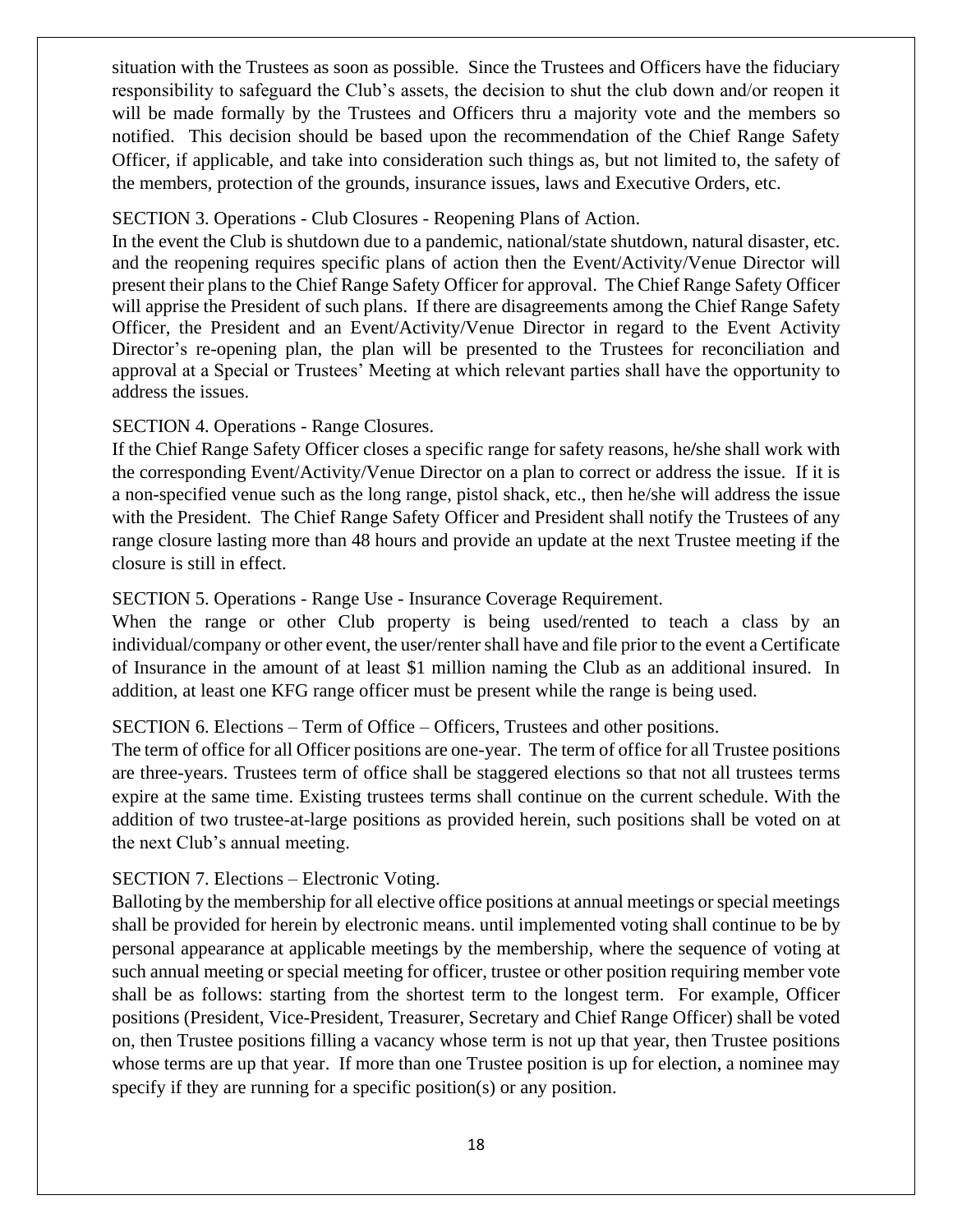#### <span id="page-18-0"></span>SECTION 8. Elections – *Ex Officio* Officer and Trustees Prohibited From Holding Multiple Voting Positions.

Except as otherwise provided herein and as otherwise provided by the Not-For Profit Corporation Law, (§713) or subsequent provision addressed to the prohibition of officers holding multiple positions in domestic not-for profit corporations, Officer positions which are not *ex-officio* voting members of the Board of Trustees are able to serve as Trustee-at-Large with the right to vote in Board of Trustee meetings. No member shall be permitted to hold two voting positions in the Club as the same time, i.e., Trustee, Trustee-at-Large, President or Chief Range Safety Officer.

#### <span id="page-18-1"></span>SECTION 9. Elections – Vacancies.

If an elective position becomes vacant at time after the election of a member to an office as provided herein, for whatever reason the President shall call for a special meeting of the membership for the purposes of electing a member to serve out the remaining term of the office which became vacant unless the annual meeting is scheduled to occur within 30 days of the vacancy at which meeting elections are scheduled to occur.

<span id="page-18-3"></span><span id="page-18-2"></span>SECTION 10. Administrative - Suspension or Expulsion of Members.

1) Procedures.

If a complaint against any Member shall be brought before the Board of Trustees by any other Member and filed with any Member of the Board of Trustees, then such Member of the Board of Trustees shall bring the matter to the notice of the entire Board of Trustees within five (5) days of the date of the complaint. The Board of Trustees may then, in the Board's discretion, cause an investigation to be had into the complaint. Should such investigation reveal that there was more likely than not a violation of any of the Bylaws, Rules or Policies then in effect at the Club, The Board of Trustees shall then request that the accused Member appear before the Board of Trustees and provide an explanation from the accused Member, and if the accused Member fails to explain or, after a hearing before the Board, is unable to justify his or her conduct, the Board of Trustees is empowered in their sole discretion to inflict a penalty or to pass a resolution suspending or expelling the accused Member from the Club. Any such vote authorizing the imposition of a fine, a suspension or expulsion shall be a simple majority of the Members of the Board of Trustees present at such meeting.

<span id="page-18-4"></span>2) Grounds for Suspension.

A simple majority vote (which may be taken by electronic means) of the Board of Trustees shall have power to suspend or expel Members for infractions of the Rules, Policies or of any provision of the Constitution and By-Laws of the Club, for acts or conduct that they may deem disorderly or injurious or hostile to the interests of the objects of the Club, or for acts or conduct calculated to disturb the order, peace, or harmony of the Club or to impair the good name of the Club, pending a presentation of the charges under the procedures set forth under this Article X, Section 10 and the subdivisions therein stated.

<span id="page-18-5"></span>3) Appeal by Member.

The offender may appeal from the determination of suspension or expulsion, as provided in this Constitution and By-Laws, under the procedure set forth in Section 10., 5) below of this Article X.

<span id="page-18-6"></span>4) Preliminary Notice and Hearing.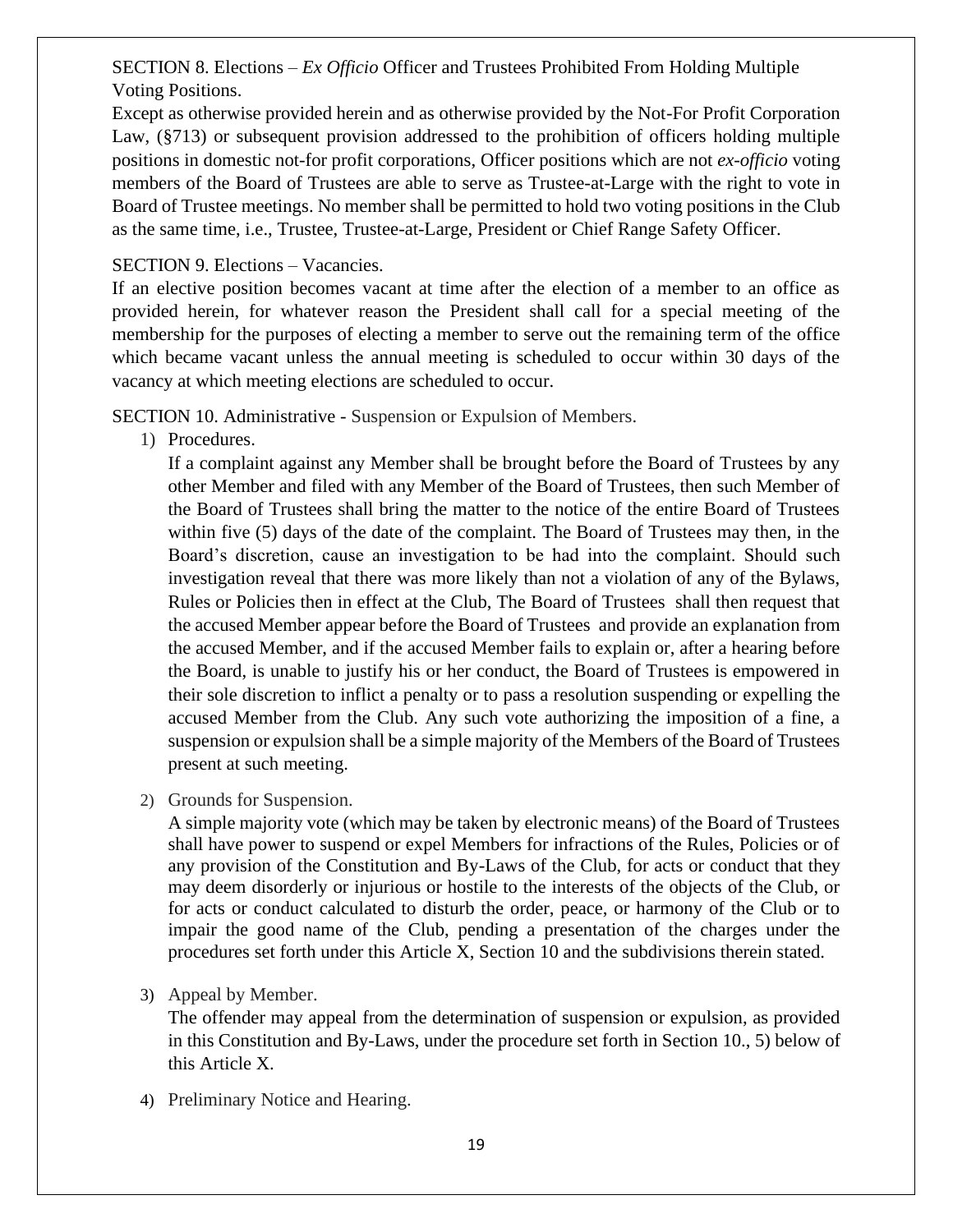Prior to the expulsion or suspension of a Member, the Member shall be entitled to a notice and hearing before the Board of Trustees.

<span id="page-19-0"></span>5) Notice of Appeal.

A Member expelled or suspended from the Club by determination of the Board of Trustees may appeal such action within thirty (30) days after notice of the determination thereof is posted on the bulletin Board located in the Clubhouse and on the Club's website, by filing with the Secretary a written notice of his or her appeal and the reasons supporting such appeal.

<span id="page-19-1"></span>6) Time for Hearing Appeal.

All appeals shall be heard at a regular meeting of the Membership, or a special meeting to be called for that purpose by the President or Board of Trustees, within thirty (30) days after notice of the appeal has been filed with the Secretary.

<span id="page-19-2"></span>7) Hearing Procedure.

The President or Vice President shall preside at such meetings, and the cause of suspension or expulsion shall be reported by the Board of Trustees to the Membership then in attendance, with a statement of facts on which their determination was founded. At the appeal meeting, the appellant shall present his or her defense in writing, to which one Member of the Board of Trustees or the Chief Range Safety Officer for the Club may reply orally. The appellant or any one Member in the appellant's behalf may then answer orally, and a Trustee may speak in support of the charge; thereafter, no further discussion will be allowed.

#### <span id="page-19-3"></span>8) Disposition of Appeal.

The presiding Officer shall then put the question to the Membership, as follows: "Shall the determination of the Board of Trustees in this case be upheld?" If a majority of those Members present vote in the affirmative, the determination will stand as the final judgment of the Club. If less than a majority of those present vote in the affirmative, then the determination of the Board of Trustees will be reversed and the appellant will be immediately restored to full Membership rights and privileges, and the Board of Trustees shall be precluded from again suspending or expelling the Member for the same offense based on the same facts and occurring at the same time and place as alleged in the original complaint.

<span id="page-19-4"></span>SECTION 11. Administrative - Notices of Meetings and Other Matters– Requirements.

Written or printed notice stating the place, day, and hour of any meeting of Members shall be posted at the Club and sent either by U.S. mail, or via electronic mail or other means to each Member entitled to vote at such meeting to the mailing address or electronic mailing address provided by the Member on his or her application for membership or as stated upon the Member's most recent annual renewal form not less than ten (10) nor more than forty-five (45) days before the date of such meeting, or in the case of a removal of one or more Officers, Trustees, a merger, consolidation, dissolution, or sale, lease, or exchange of assets, not less than thirty (30) nor more than forty-five (45) days before the date of such meeting, by or at the direction of the President, the Secretary, or the Officers or persons calling the meeting. In case of a Special Meeting or when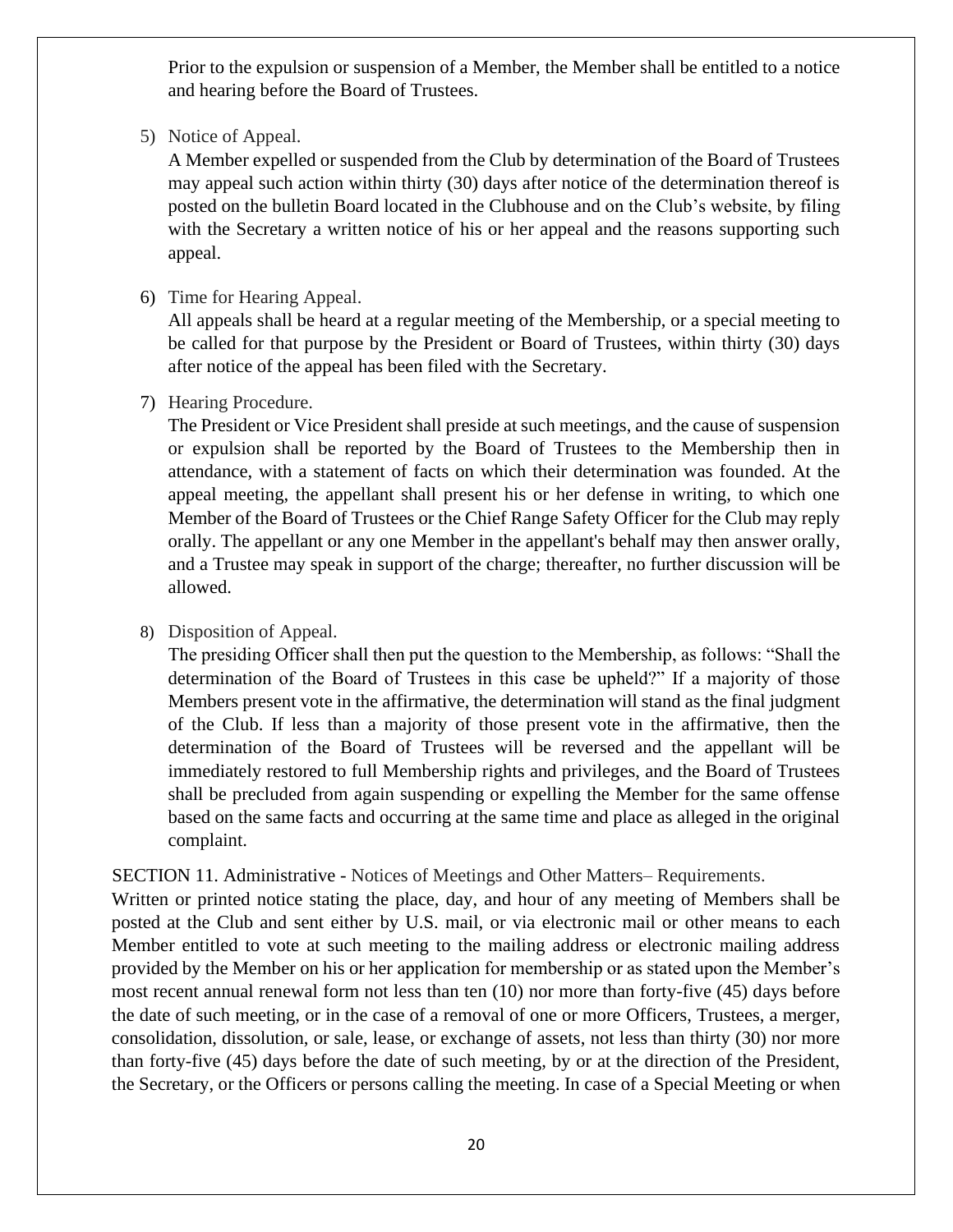required by this Constitution and By-Laws, the purpose or purposes for which the meeting is called shall be stated in the notice.

<span id="page-20-0"></span>SECTION 12. Administrative - Notices of Meetings and Other Matters – Deemed Delivered. If any notice required herein to be delivered to a Member, including but not limited to notice of a regular membership meeting, annual membership meeting, or Special Meeting such notice shall be deemed to be delivered when deposited in the United States mail addressed to the Member at his or her address as it appears on the records of the Club based upon the most recent annual renewal form, or membership application, whichever is later, with postage prepaid or if sent by electronic mail, the notice shall be deemed delivered to the Member at the moment sent by electronic means to the electronic mailing address of the Member as provided on the Member's latest renewal form.

#### <span id="page-20-1"></span>SECTION 13. Administrative - Waiver of Notice.

Whenever any notice is required to be given under the provisions of the N.Y. Not-for-Profit Corp. Law or under the provisions of the Certificate of Incorporation or the Constitution and By-Laws of the Club, a waiver of such notice in writing signed by the person or persons entitled to such notice, whether before or after the time stated in the notice, shall be deemed equivalent to the giving of such notice. Appearance by any such member entitled to such notice at such meeting without protesting or objecting thereto, shall be deemed equivalent to the giving of such notice and a waiver of such requirement.

<span id="page-20-3"></span><span id="page-20-2"></span>SECTION 14. Administrative - Board of Trustee Meetings – Appearance by Members.

- 1) Conditions for Appearance by Member. Any member in good standing shall be allowed to appear at a meeting of and address the Board of Trustees subject to the conditions listed below.
- <span id="page-20-4"></span>2) Written Request. The member will notify the Club President in writing of the desire to appear and express an opinion relative to an issue or issues pertaining to the Club, or the operations thereof.
- <span id="page-20-5"></span>3) Approval Necessary.

The member will be allowed to express his or her opinion on the matter(s) contained in their written request provided that the President approves the appearance and the discussion by the member is limited to five (5) minutes, unless the Board of Trustees by majority vote at the time permits a reasonable expansion of said time limit.

- <span id="page-20-6"></span>4) Option of Board of Trustees to Consider. The Board of Trustees may or may not consider the member's opinion relevant to the matter(s) and discussion at hand and shall inform the member as such.
- <span id="page-20-7"></span>5) Restrictions Imposed Upon Member. The member shall not be allowed to make motions or vote on any matter at any meetings of the Board of Trustees.

#### <span id="page-20-8"></span>SECTION 15. Administrative – Parliamentary Procedures - Robert's Rules of Order

The latest version of Robert's Rules of Order shall govern all questions of procedure at Membership meetings, including Trustees' Meetings and Special Meetings unless otherwise stated in this Constitution and By-Laws.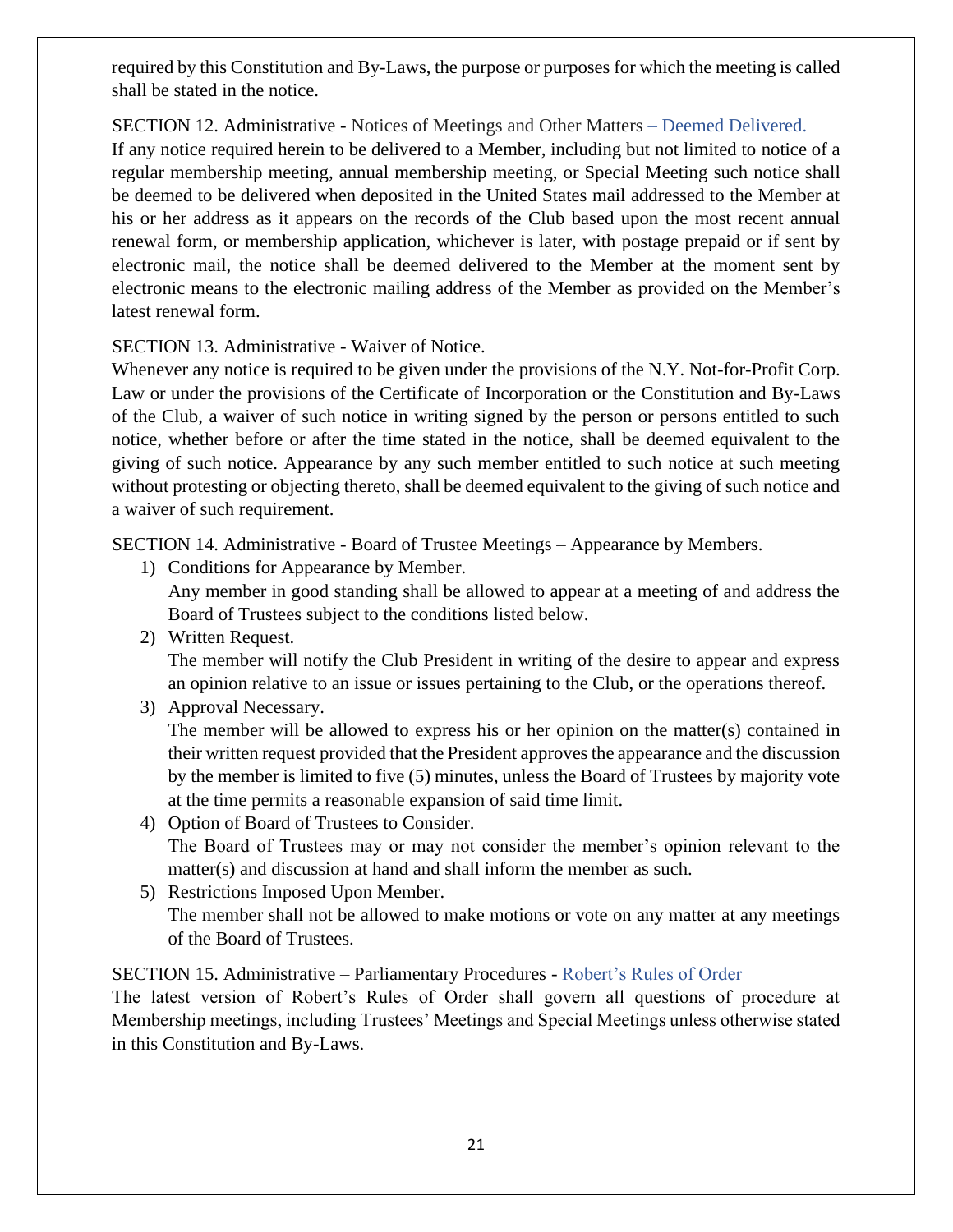#### <span id="page-21-0"></span>**ARTICLE XI Public Relations**

#### <span id="page-21-1"></span>SECTION 1. Conservation Law Violations.

Since a conservation law violation or misdemeanor on the part of a member reflects upon the organization as a whole and every member thereof, any violator may be suspended or expelled by the Board of Trustees after a review of his violation.

#### <span id="page-21-2"></span>SECTION 2. NRA Qualification.

If any member shall fail to meet the qualifications of membership in, or shall not be acceptable to membership in the National Rifle Association, such member may be expelled by the Board of Trustees.

#### <span id="page-21-3"></span>**ARTICLE XII Administrative – Indemnification of Trustees, Officers and Other Persons Elected or Appointed to Position**

#### <span id="page-21-4"></span>SECTION 1. Construction and Intent.

It is the intent of the provisions of this Article that the Club grant to its trustees, officers and other persons elected to position herein, indemnification to the fullest extent provided by law, including not only all the rights of indemnification stated in Article VII of the Not-for-Profit Corporation Law of the State of New York, but in addition thereto all other rights to indemnification and advancement of expenses allowable under law. For the purposes of this Article, the term "trustees, officers and other persons elected to position" as hereinafter defined, shall include each individual described in the section appearing immediately below. In the event of any ambiguity, the following provisions of this Article, shall be construed as liberally as possible in order that the "trustees, officers and other persons elected to position" as hereinafter defined, may be so indemnified to the maxim extent permitted by Law, provided however, that (pursuant to the substantive provisions of Not-For Profit Corporation Law § 721) no indemnification may be made to or on behalf of any trustee, director or officer if a judgment or other final adjudication adverse to the trustee, director or officer establishes that his or her acts were committed in bad faith or were the result of active and deliberate dishonesty and were material to the cause of action so adjudicated, or that he or she personally gained in fact a financial profit or other advantage to which he or she was not legally entitled.

#### <span id="page-21-5"></span>SECTION 2. Persons Indemnified**.**

The indemnifications described in this section shall be extended to, and the term " Trustees, Officers and other elected persons" shall include, each and any person made or threatened to be made a party to any action, whether civil or criminal, including but not limited to any action or threatened action by or in the right of the Club, other than one by or in the right of the Club to procure a judgment in its favor, by reason of the fact that he, or she, or his or her testator or intestate is or was a Trustee or Officer of this Club or held an elective or appointed office.

#### <span id="page-21-6"></span>SECTION 3. Statutory Indemnification Mandatory**.**

The Club shall indemnify any and all of its Trustees and Officers and members who hold or held an elective or appointed office, as defined in ARTICLE XII, SECTION 2 above, made or threatened to be made a party to an action or proceeding, involving the business of the Club, whether civil or criminal, as described in and to the fullest extent permitted by Article VII of the Not-For-Profit Corporation Law of the State of New York, as currently existing or as hereafter amended.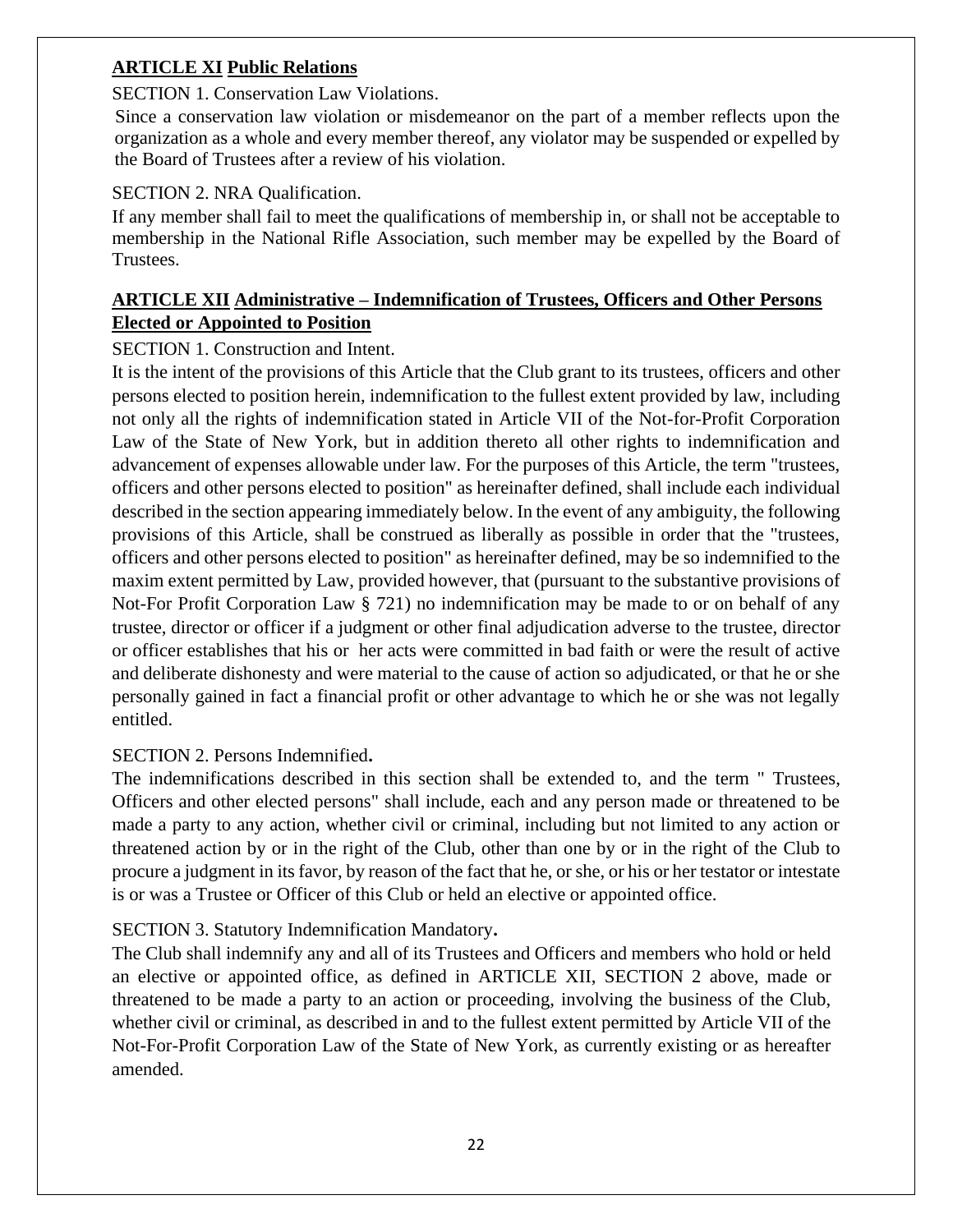<span id="page-22-0"></span>SECTION 4. Continuity of Rights**.**

The indemnification and advancement of expenses provided by or granted pursuant to this Article XII shall: (i) apply with respect to acts or omissions occurring prior to the adoption of this Article XII to the fullest extent permitted by law, (ii) survive the full or partial repeal or restrictive amendment hereof with respect to events occurring prior thereto, and (iii) shall survive each respective officers' term of office.

#### <span id="page-22-1"></span>**ARTICLE XIII Sale of Assets**

#### <span id="page-22-2"></span>SECTION 1. Sale of Assets – Terms.

In the event of sale of the KFG Club and/or land of the KFG Club, all monies must be put toward the purchase of a new club or merger with a club whose goals are similar to those of the Kayaderosseras Fish and Game Club and which club is exempt under Section  $501(C)(7)$  of the Internal Revenue Service Code or the corresponding section of any future federal tax code.

#### <span id="page-22-3"></span>SECTION 2. Sale of Assets - Notification to Membership.

Membership to be notified in writing of appropriate and pertinent information by posting thereof on the Club's website and by sending such appropriate and pertinent information to each members' designated email address by electronic means (including email), and by sending via First Class United States Postal Service mail to all members who have not registered an email address with their last renewal of membership, such said sale of assets must be approved by a vote of two-thirds (2/3) of the members present at the next meeting and if such vote is solely by electronic means or by a combination of in-person voting and electronic voting, two-thirds (2/3) of the members voting by both said electronic means and in-person vote shall be necessary to approve the sale.

#### <span id="page-22-4"></span>SECTION 3. Sale of Assets - Alternate Conditions.

If the conditions stated in Section 1 cannot be fulfilled, the proceeds of the sale of land and assets will be distributed for one or more exempt purposes within the meaning of Section 501(C)(7) of the Internal Revenue Code or the corresponding section of any future federal tax code.

# <span id="page-22-5"></span>**ARTICLE XIV Constitution and By-Laws**

<span id="page-22-6"></span>SECTION 1. Amendments – Procedure – Notice.

No amendment or amendments, revision or revisions shall be made to this Constitution and By-Laws unless the same are presented in writing at a regular meeting and unless it has laid on the table one month. Notice of such meeting to present such amendment or amendments, revision or revisions to the membership for approval shall be published in the local paper and/or sent to each members' designated email address by electronic means (including email), as well as by posting the same on the Club's website and shall be sent by First Class mail to all members who have not designated an email address on their last renewal of membership.

# <span id="page-22-7"></span>SECTION 2. Amendments – Two-Thirds Approval Necessary.

Any amendment or amendments, revision or revisions to be made to this Constitution and By-Laws must be approved by a vote of two-thirds (2/3) of the members present at the next meeting and if such vote is solely by electronic means or by a combination of in-person voting and electronic voting, two-thirds (2/3) of the members voting by both said electronic means and inperson vote shall be necessary to approve the adoption of such amendment or amendments, revision or revisions.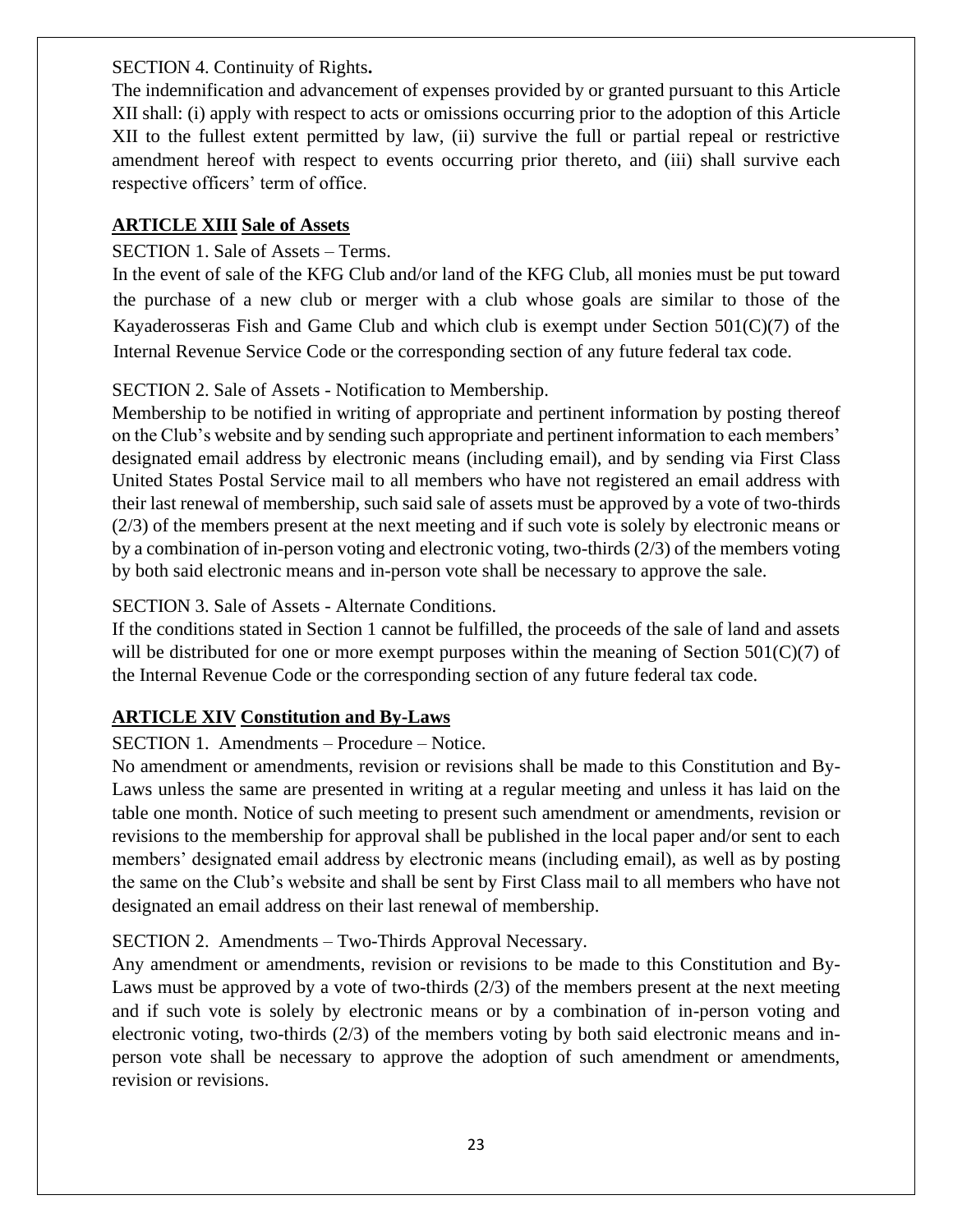<span id="page-23-0"></span>SECTION 3. Procedure - Posting - Distribution of Proposed Amendment(s) or Revision(s). To adopt or amend the Constitution or By-Laws or any provision thereof the proposed amendment(s) or revision(s) shall be submitted to the membership by electronic means to those members who have indicated an electronic address upon their application for membership or last filed renewal thereof, and otherwise shall be distributed to members who have not specified an electronic address upon their application for membership or last filed renewal thereof by First Class United States Mail or by personal delivery, and shall be submitted in writing, at a regularly scheduled meeting of the Membership and disseminated to the membership not less than thirty (30) days prior to the date established for the commencement of electronic voting on the adoption thereof or if such electronic voting procedure has not been so adopted, at an in-person meeting where members may cast their ballots therefore at which the amendment(s) or revision(s) are to be voted on after submission to the membership as provided herein.

#### <span id="page-23-1"></span>SECTION 4. Amendments - Inconsistent Provisions.

No amendment or addition to this Constitution and By-Laws may be inconsistent with, or contrary to, the objectives of this organization or the laws of this state.

<span id="page-23-2"></span>SECTION 5. Amendments – Review of Constitution and By-Laws.

This Constitution and By-Laws shall be reviewed, at a minimum, every three (3) years for any potential desired amendment of or addition to the same.

<span id="page-23-3"></span>SECTION 6. Posting of Copy of Constitution and By-Laws, and Rules and Regulations.

A copy of the Constitution and By-Laws, and Rules and Regulations and Range Operations Guide of the Club shall, at all times, be posted at the clubhouse and on the Club's website. as well as shall be distributed electronically to each member and by first class United States Postal Service mail to members who have not designated an email address on their last membership renewal application, as above provided.

<span id="page-23-4"></span>SECTION 7. Signature and Preservation of Amendment(s) or Revision(s) Hereto.

If adopted, the written copy of the amendment or revision in the possession of the Secretary shall be sealed by the President signed by the Secretary, marked as adopted, dated, and permanently preserved with the minutes at which the vote was taken. If any rule or regulation or provision of the Not-For Profit Corporation Law of the State of New York required filing of a signed copy thereof, the Secretary shall then forward a copy to the appropriate state agency as required.

# <span id="page-23-5"></span>SECTION 8. Severability.

If any part(s) of this Constitution and By-Laws is determined to be unconstitutional, illegal or unenforceable in a judicial proceeding, such provision shall be severed and shall be inoperative, and the remainder hereof shall remain intact.

# <span id="page-23-6"></span>**ARTICLE XV Conflict of Interest**

<span id="page-23-7"></span>SECTION 1. Conflict of Interest Policy.

In the interest of transparency the trustees, officers and key persons of this corporation shall strive to avoid any actual or perceived appearance of a conflict of interest in the discharge of their duties.

# <span id="page-23-8"></span>SECTION 2. Disclosure Required.

Trustees, officers and key persons shall disclose any instance in which they are involved in a decision or business dealing on behalf of the corporation that involves any person or entity that is a family member, related person or with which they are an employee or have a personal or business